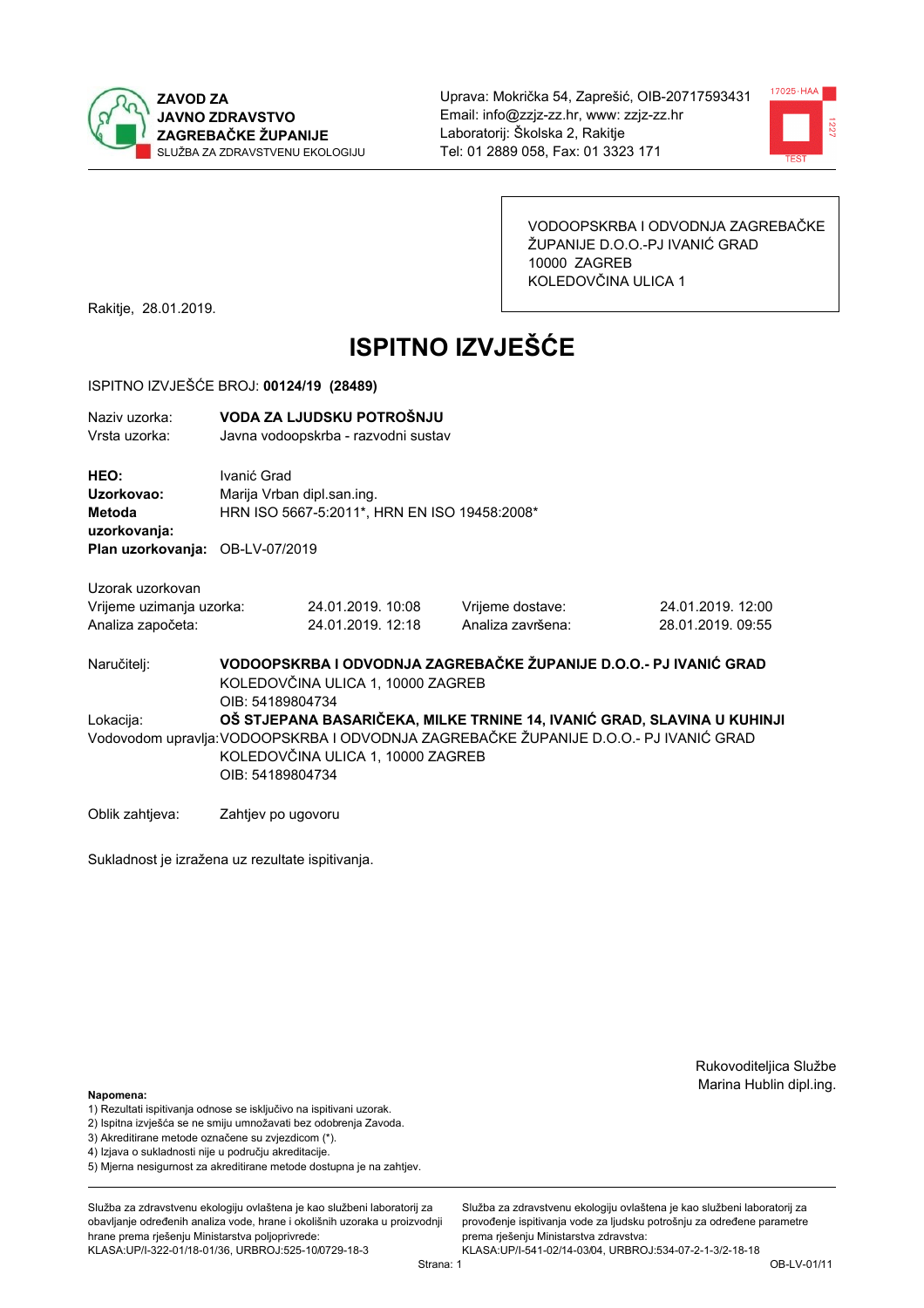## **REZULTATI ISPITIVANJA:**

Ispitno izviešće rezultat je elektroničke obrade podataka te je punovažeće bez žiga i potpisa

| Pokazatelj                | <b>Metoda</b>                           | <b>MJ</b>                   | <b>Rezultatt</b> | <b>MDK**</b>  | <b>Sukladno</b> |
|---------------------------|-----------------------------------------|-----------------------------|------------------|---------------|-----------------|
| Temperatura               | Standard Methods 21st Ed.<br>2005.2550B | $^{\circ}$ C                | 13,4             | 25            | DA              |
| Slobodni rezidualni klor  | HRN EN ISO 7393-2:2018                  | mg/L Cl <sub>2</sub>        | 0,14             | 0,5           | DA              |
| Boja                      | HRN EN ISO 7887:2012                    | mg/L Pt/Co skale            | < 5              | 20            | DA              |
| Mutnoća                   | HRN EN ISO 7027-1:2016*                 | NTU jedinica                | 0,16             | 4             | DA              |
| <b>Miris</b>              | HRN EN 1622:2008                        |                             | bez              | bez           | DA              |
| <b>Okus</b>               | HRN EN 1622:2008                        |                             | bez              | bez           | DA              |
| pH                        | HRN EN ISO 10523:2012*                  | pH jedinica                 | 7,6              | $6, 5 - 9, 5$ | DA              |
| Temp.pri određivanju pH   |                                         | $\overline{C}$              | 16,9             |               |                 |
| Elektrovodljivost         | HRN EN 27888:2008*                      | µScm <sup>-1</sup> pri 20°C | 431              | 2.500         | DA              |
| Utrošak KMnO <sub>4</sub> | HRN EN ISO 8467:2001                    | mg/L O <sub>2</sub>         | 0,7              | 5             | DA              |
| Kloridi                   | HRN EN ISO 10304-1:2009*                | mg/L CI                     | 10               | 250           | DA              |
| Nitriti                   | HRN EN ISO 10304-1:2009*                | mg/L $(NO2)$                | < 0,050          | 0,5           | DA              |
| Nitrati                   | HRN EN ISO 10304-1:2009*                | mg/L (NO <sub>3</sub> )     | 4,3              | 50            | DA              |
| Amonij                    | HRN ISO 7150-1:1998*                    | mg/L (NH                    | < 0,05           | 0,5           | DA              |

trezultat izražen kao manje od (<) odnosi se na granicu kvantifikacije

\*\*maksimalno dozvoljena koncentracija

#### Izjava o sukladnosti

Prema ispitanim parametrima uzorak vode JE SUKLADAN zahtievima članka 5. Zakona o vodi za ljudsku potrošnju (NN 56/2013, 64/2015, 104/2017, 115/2018) i priloga I Pravilnika o parametrima sukladnosti, metodama analize, monitoringu i planovima sigurnosti vode za ljudsku potrošnju te načinu vođenja registra pravnih osoba koje obavljaju djelatnost javne vodoopskrbe (NN 125/2017).

> Voditeljica Odsjeka Nikolina Ciban dipl.ing.

# Odsjek za mikrobiološka ispitivanja voda

### **REZULTATI ISPITIVANJA:**

Ispitno izvješće rezultat je elektroničke obrade podataka te je punovažeće bez žiga i potpisa

| Pokazatelj             | <b>Metoda</b>           | <b>MJ</b>   | <b>Rezultat</b> | <b>MDK**</b> | <b>Sukladno</b> |
|------------------------|-------------------------|-------------|-----------------|--------------|-----------------|
| Ukupni kolifomi        | HRN EN ISO 9308-1:2014* | broj/100 mL |                 | 0            | DA              |
| Escherichia coli       | HRN EN ISO 9308-1:2014* | broj/100 mL | < 1             |              | DA              |
| Enterokoki             | HRN EN ISO 7899-2:2000* | broj/100 mL | < '             |              | DA              |
| Pseudomonas aeruginosa | HRN EN ISO 16266:2008*  | broj/100 mL | < 1             | 0            | DA              |
| Aerobne bakt -36 C/48h | HRN EN ISO 6222:2000*   | broj/1 mL   |                 | 100          | DA              |
| Aerobne bakt -22°C/72h | HRN EN ISO 6222:2000*   | broj/1 mL   |                 | 100          | DA              |

\*\* maksimalno dozvoljena koncentracija

#### Izjava o sukladnosti

Prema ispitanim parametrima uzorak vode JE SUKLADAN zahtjevima članka 5. Zakona o vodi za ljudsku potrošnju (NN 56/2013, 64/2015, 104/2017, 115/2018) i priloga I Pravilnika o parametrima sukladnosti, metodama analize, monitoringu i planovima sigurnosti vode za ljudsku potrošnju te načinu vođenja registra pravnih osoba koje obavljaju djelatnost javne vodoopskrbe (NN 125/2017).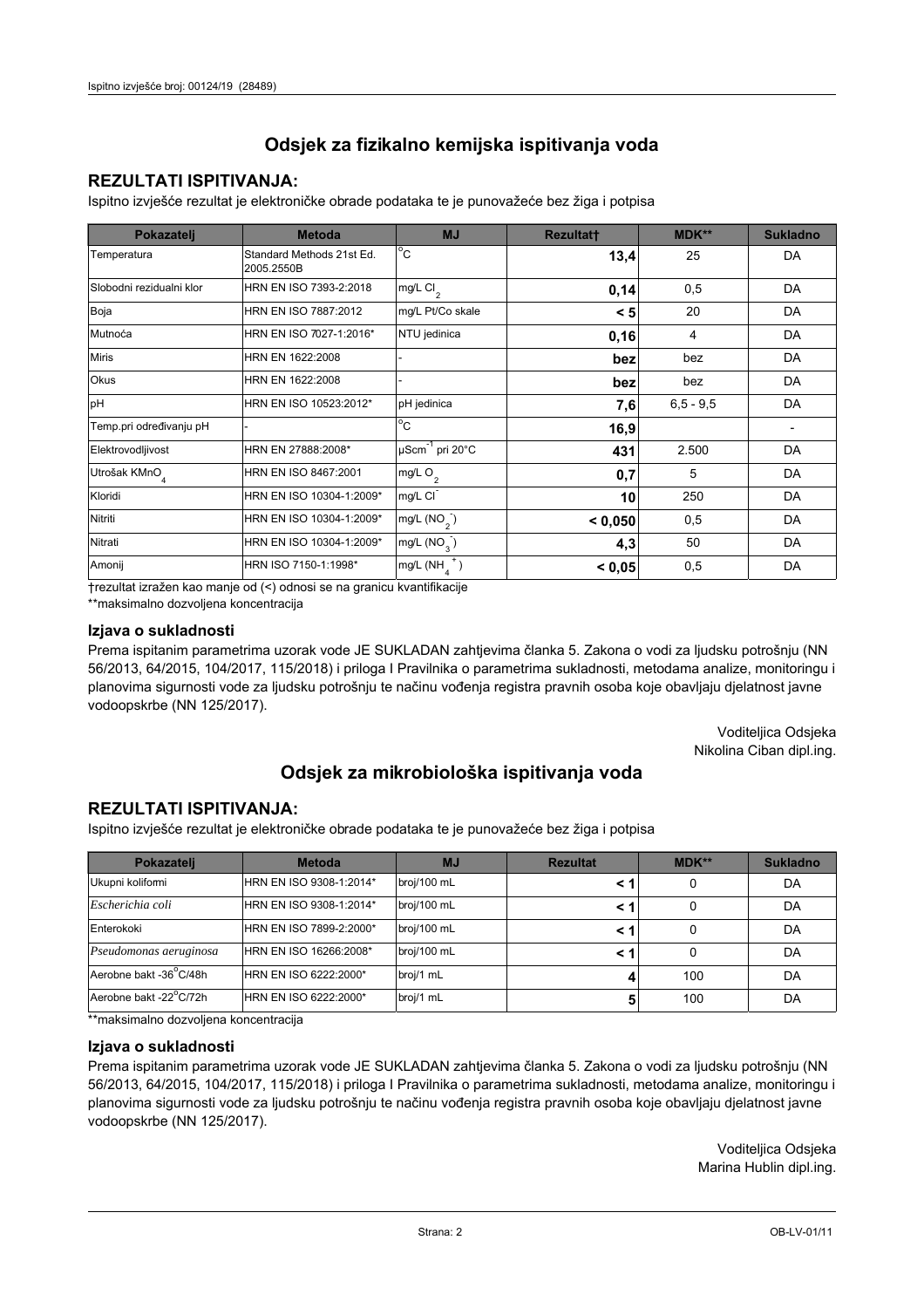



VODOOPSKRBA I ODVODNJA ZAGREBAČKE ŽUPANIJE D.O.O.-PJ IVANIĆ GRAD 10000 ZAGREB KOLEDOVČINA ULICA 1

Rakitje, 28.01.2019.

# **ISPITNO IZVJEŠĆE**

#### ISPITNO IZVJEŠĆE BROJ: 00123/19 (28488)

| Naziv uzorka: | VODA ZA LJUDSKU POTROŠNJU           |
|---------------|-------------------------------------|
| Vrsta uzorka: | Javna vodoopskrba - razvodni sustav |
| HEO:          | Velika Gorica                       |

Uzorkovao: Mariia Vrban dipl.san.ing. HRN ISO 5667-5:2011\*, HRN EN ISO 19458:2008\* Metoda uzorkovanja:

Plan uzorkovanja: OB-LV-07/2019

| Uzorak uzorkovan         |  |
|--------------------------|--|
| Vrijeme uzimanja uzorka: |  |

| Vrijeme uzimanja uzorka: | 24.01.2019. 09:50 |  |
|--------------------------|-------------------|--|
| Analiza započeta:        | 24.01.2019. 12:16 |  |

Vrijeme dostave: Analiza završena:

24.01.2019.12:00 28.01.2019.09:54

VODOOPSKRBA I ODVODNJA ZAGREBAČKE ŽUPANIJE D.O.O.- PJ IVANIĆ GRAD Naručitelj: KOLEDOVČINA ULICA 1, 10000 ZAGREB OIB: 54189804734 PV LIVADA, MILKE TRNINE BB. IVANIĆ GRAD, SLAVINA U KUHINJI Lokacija: Vodovodom upravlja: VODOOPSKRBA I ODVODNJA ZAGREBAČKE ŽUPANIJE D.O.O.- PJ IVANIĆ GRAD KOLEDOVČINA ULICA 1, 10000 ZAGREB OIB: 54189804734

Oblik zahtjeva: Zahtjev po ugovoru

Sukladnost je izražena uz rezultate ispitivanja.

Rukovoditeljica Službe Marina Hublin dipl.ing.

#### Napomena:

- 1) Rezultati ispitivanja odnose se isključivo na ispitivani uzorak.
- 2) Ispitna izvješća se ne smiju umnožavati bez odobrenja Zavoda.
- 3) Akreditirane metode označene su zvjezdicom (\*).
- 4) Iziava o sukladnosti nije u području akreditacije.
- 5) Mjerna nesigurnost za akreditirane metode dostupna je na zahtjev.

Služba za zdravstvenu ekologiju ovlaštena je kao službeni laboratorij za obavlianie određenih analiza vode, hrane i okolišnih uzoraka u proizvodniji hrane prema rješenju Ministarstva poljoprivrede: KLASA:UP/I-322-01/18-01/36, URBROJ:525-10/0729-18-3

Služba za zdravstvenu ekologiju ovlaštena je kao službeni laboratorij za provođenie ispitivania vode za liudsku potrošniu za određene parametre prema riešenju Ministarstva zdravstva: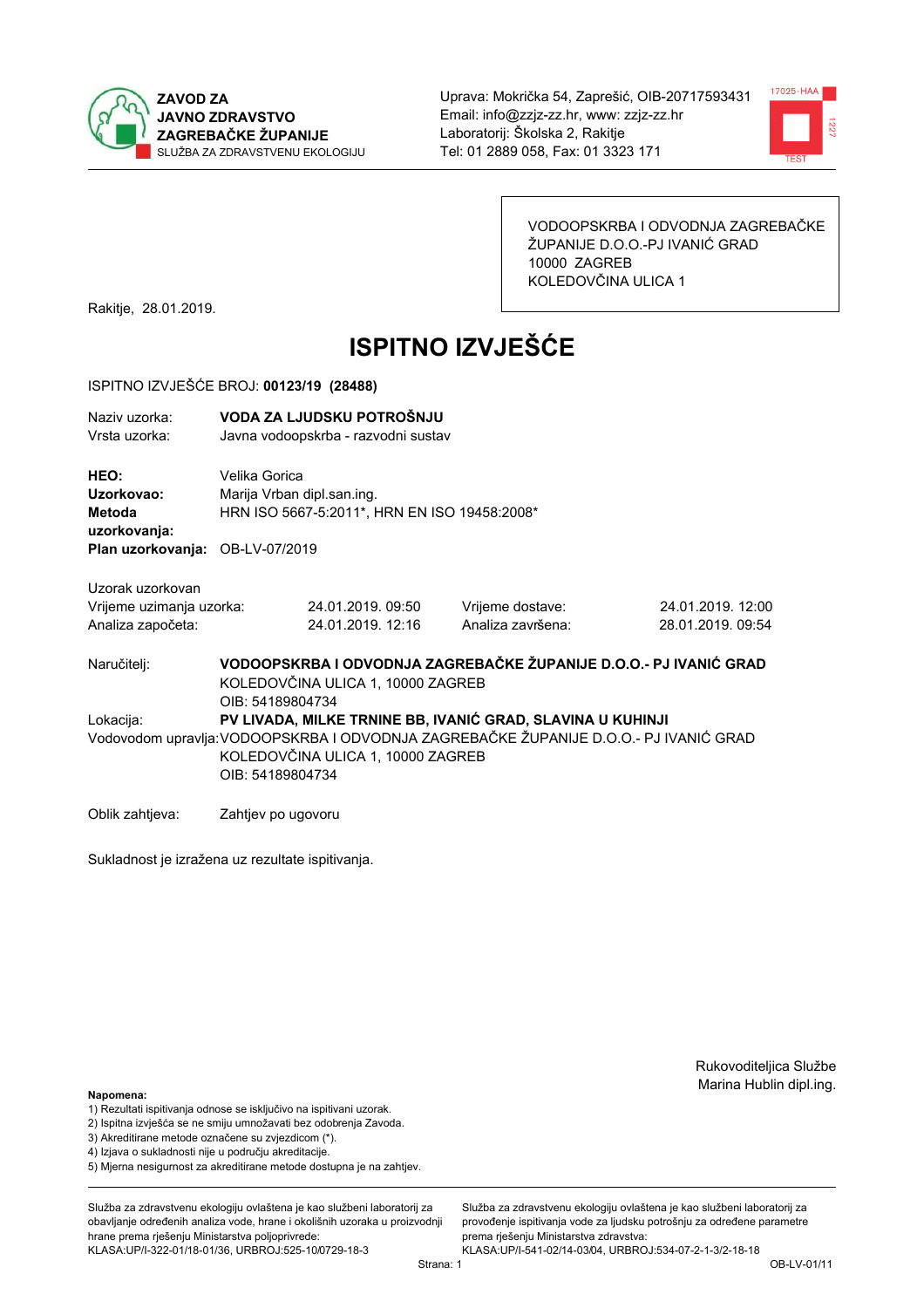## **REZULTATI ISPITIVANJA:**

Ispitno izviešće rezultat je elektroničke obrade podataka te je punovažeće bez žiga i potpisa

| Pokazatelj                | <b>Metoda</b>                           | <b>MJ</b>                   | <b>Rezultatt</b> | <b>MDK**</b>  | <b>Sukladno</b> |
|---------------------------|-----------------------------------------|-----------------------------|------------------|---------------|-----------------|
| Temperatura               | Standard Methods 21st Ed.<br>2005.2550B | $^{\circ}$ C                | 14,2             | 25            | DA              |
| Slobodni rezidualni klor  | HRN EN ISO 7393-2:2018                  | mg/L Cl <sub>2</sub>        | 0,13             | 0,5           | DA              |
| Boja                      | HRN EN ISO 7887:2012                    | mg/L Pt/Co skale            | < 5              | 20            | DA              |
| Mutnoća                   | HRN EN ISO 7027-1:2016*                 | NTU jedinica                | 0, 19            | 4             | DA              |
| <b>Miris</b>              | HRN EN 1622:2008                        |                             | bez              | bez           | DA              |
| <b>Okus</b>               | HRN EN 1622:2008                        |                             | bez              | bez           | DA              |
| pH                        | HRN EN ISO 10523:2012*                  | pH jedinica                 | 7,6              | $6, 5 - 9, 5$ | DA              |
| Temp.pri određivanju pH   |                                         | $\overline{C}$              | 16,3             |               |                 |
| Elektrovodljivost         | HRN EN 27888:2008*                      | µScm <sup>-1</sup> pri 20°C | 449              | 2.500         | DA              |
| Utrošak KMnO <sub>4</sub> | HRN EN ISO 8467:2001                    | mg/L O <sub>2</sub>         | 0,6              | 5             | DA              |
| Kloridi                   | HRN EN ISO 10304-1:2009*                | mg/L CI                     | 10               | 250           | DA              |
| Nitriti                   | HRN EN ISO 10304-1:2009*                | mg/L $(NO2)$                | < 0,050          | 0,5           | DA              |
| Nitrati                   | HRN EN ISO 10304-1:2009*                | mg/L (NO <sub>3</sub> )     | 4,3              | 50            | DA              |
| Amonij                    | HRN ISO 7150-1:1998*                    | mg/L (NH                    | < 0,05           | 0,5           | DA              |

trezultat izražen kao manje od (<) odnosi se na granicu kvantifikacije

\*\*maksimalno dozvoljena koncentracija

#### Izjava o sukladnosti

Prema ispitanim parametrima uzorak vode JE SUKLADAN zahtievima članka 5. Zakona o vodi za ljudsku potrošnju (NN 56/2013, 64/2015, 104/2017, 115/2018) i priloga I Pravilnika o parametrima sukladnosti, metodama analize, monitoringu i planovima sigurnosti vode za ljudsku potrošnju te načinu vođenja registra pravnih osoba koje obavljaju djelatnost javne vodoopskrbe (NN 125/2017).

> Voditeljica Odsjeka Nikolina Ciban dipl.ing.

## Odsjek za mikrobiološka ispitivanja voda

### **REZULTATI ISPITIVANJA:**

Ispitno izvješće rezultat je elektroničke obrade podataka te je punovažeće bez žiga i potpisa

| Pokazatelj             | <b>Metoda</b>           | <b>MJ</b>   | <b>Rezultat</b> | <b>MDK**</b> | <b>Sukladno</b> |
|------------------------|-------------------------|-------------|-----------------|--------------|-----------------|
| Ukupni kolifomi        | HRN EN ISO 9308-1:2014* | broj/100 mL |                 | 0            | DA              |
| Escherichia coli       | HRN EN ISO 9308-1:2014* | broj/100 mL | < 1             | 0            | DA              |
| Enterokoki             | HRN EN ISO 7899-2:2000* | broj/100 mL | < '             |              | DA              |
| Pseudomonas aeruginosa | HRN EN ISO 16266:2008*  | broj/100 mL | < 1             | 0            | DA              |
| Aerobne bakt -36 C/48h | HRN EN ISO 6222:2000*   | broj/1 mL   | < '             | 100          | DA              |
| Aerobne bakt -22°C/72h | HRN EN ISO 6222:2000*   | broj/1 mL   | < 1             | 100          | DA              |

\*\* maksimalno dozvoljena koncentracija

#### Izjava o sukladnosti

Prema ispitanim parametrima uzorak vode JE SUKLADAN zahtjevima članka 5. Zakona o vodi za ljudsku potrošnju (NN 56/2013, 64/2015, 104/2017, 115/2018) i priloga I Pravilnika o parametrima sukladnosti, metodama analize, monitoringu i planovima sigurnosti vode za ljudsku potrošnju te načinu vođenja registra pravnih osoba koje obavljaju djelatnost javne vodoopskrbe (NN 125/2017).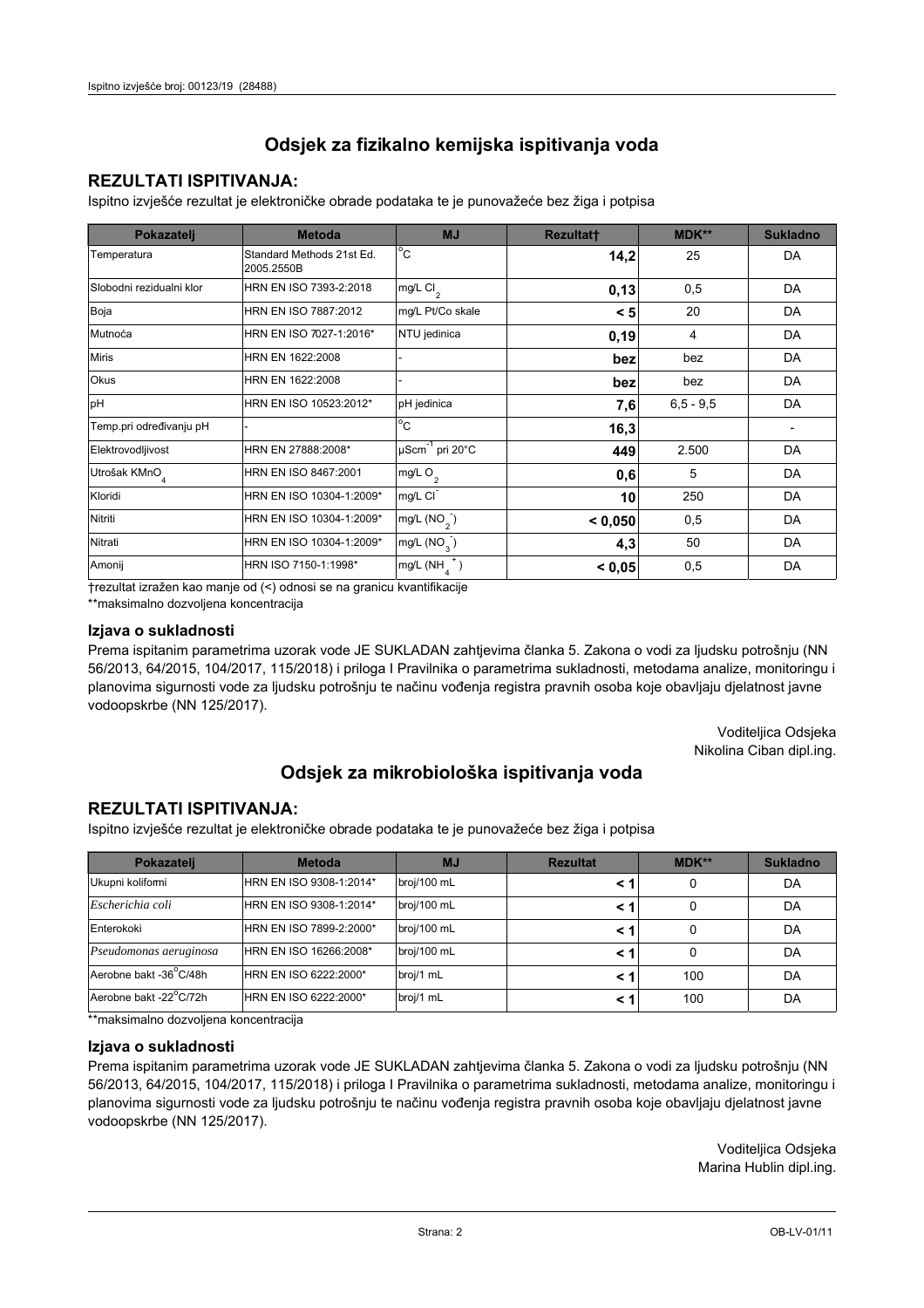



VODOOPSKRBA I ODVODNJA ZAGREBAČKE ŽUPANIJE D.O.O.-PJ IVANIĆ GRAD 10000 ZAGREB KOLEDOVČINA ULICA 1

Rakitje, 28.01.2019.

# **ISPITNO IZVJEŠĆE**

#### ISPITNO IZVJEŠĆE BROJ: 00122/19 (28487)

| Naziv uzorka:<br>Vrsta uzorka:  | VODA ZA LJUDSKU POTROŠNJU<br>Javna vodoopskrba - razvodni sustav |
|---------------------------------|------------------------------------------------------------------|
| HEO:                            | Ivanić Grad                                                      |
| Uzorkovao:                      | Marija Vrban dipl.san.ing.                                       |
| Metoda                          | HRN ISO 5667-5:2011*, HRN EN ISO 19458:2008*                     |
| uzorkovanja:                    |                                                                  |
| Plan uzorkovanja: OB-LV-07/2019 |                                                                  |

Uzorak uzorkovan Vrijeme uzimanja uzorka:

| Vrijeme uzimanja uzorka: | 24.01.2019. 09:28 |  |
|--------------------------|-------------------|--|
| Analiza započeta:        | 24.01.2019. 12:13 |  |

Vrijeme dostave: Analiza završena:

24.01.2019.12:00 28.01.2019.09:54

VODOOPSKRBA I ODVODNJA ZAGREBAČKE ŽUPANIJE D.O.O.- PJ IVANIĆ GRAD Naručitelj: KOLEDOVČINA ULICA 1, 10000 ZAGREB OIB: 54189804734 Lokacija: DV NOVOSELEC, HRVATSKE MLADEŽI BB. NOVOSELEC, SLAVINA U KUHINJI Vodovodom upravlja: VODOOPSKRBA I ODVODNJA ZAGREBAČKE ŽUPANIJE D.O.O.- PJ IVANIĆ GRAD KOLEDOVČINA ULICA 1, 10000 ZAGREB OIB: 54189804734

Oblik zahtjeva: Zahtjev po ugovoru

Sukladnost je izražena uz rezultate ispitivanja.

Rukovoditeljica Službe Marina Hublin dipl.ing.

#### Napomena:

- 1) Rezultati ispitivanja odnose se isključivo na ispitivani uzorak.
- 2) Ispitna izvješća se ne smiju umnožavati bez odobrenja Zavoda.

3) Akreditirane metode označene su zvjezdicom (\*).

- 4) Iziava o sukladnosti nije u području akreditacije.
- 5) Mjerna nesigurnost za akreditirane metode dostupna je na zahtjev.

Služba za zdravstvenu ekologiju ovlaštena je kao službeni laboratorij za obavlianie određenih analiza vode, hrane i okolišnih uzoraka u proizvodniji hrane prema rješenju Ministarstva poljoprivrede: KLASA:UP/I-322-01/18-01/36, URBROJ:525-10/0729-18-3

Služba za zdravstvenu ekologiju ovlaštena je kao službeni laboratorij za provođenie ispitivania vode za liudsku potrošniu za određene parametre prema riešenju Ministarstva zdravstva:

KLASA:UP/I-541-02/14-03/04, URBROJ:534-07-2-1-3/2-18-18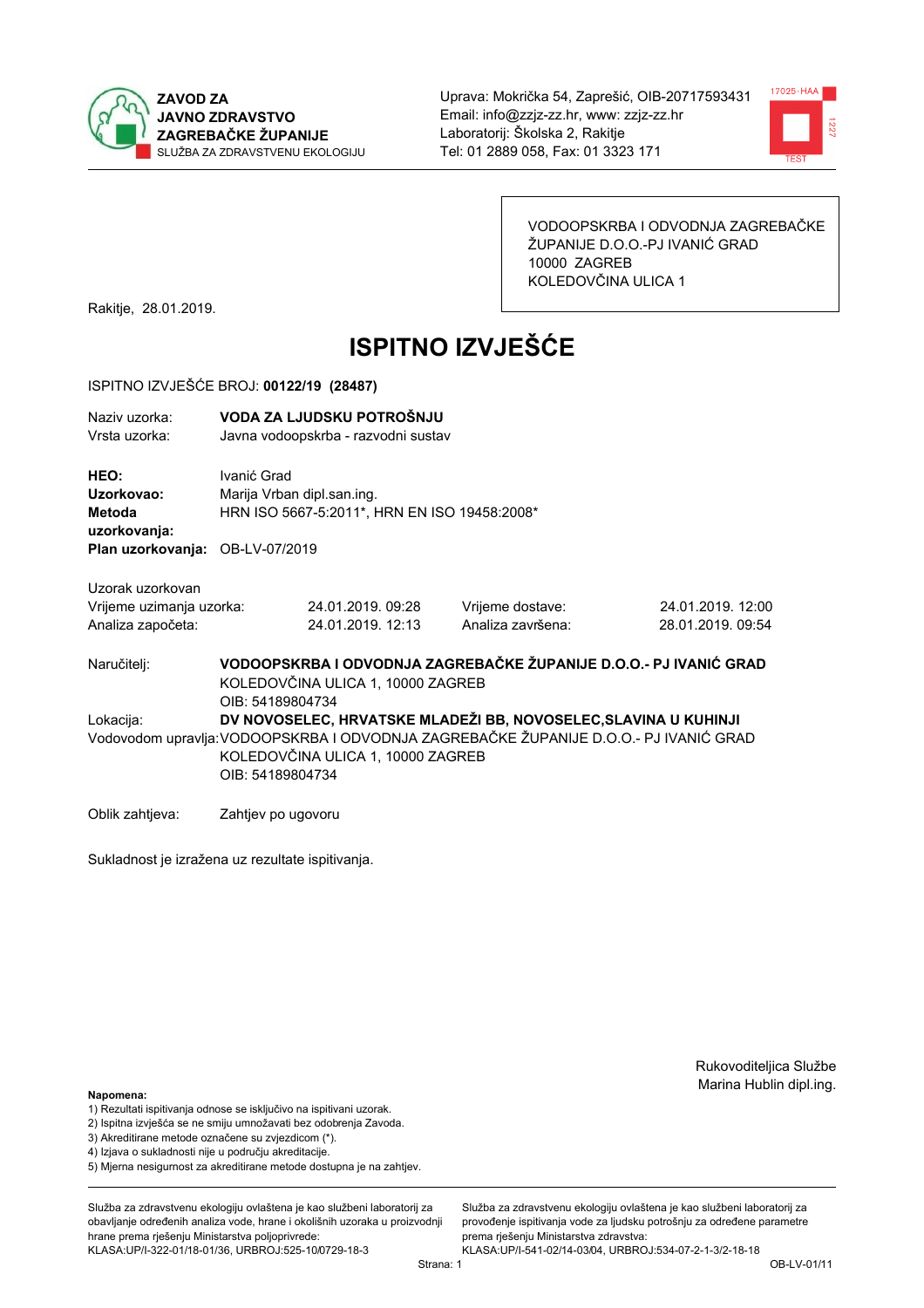## **REZULTATI ISPITIVANJA:**

Ispitno izviešće rezultat je elektroničke obrade podataka te je punovažeće bez žiga i potpisa

| Pokazatelj                | <b>Metoda</b>                           | <b>MJ</b>                   | <b>Rezultatt</b> | <b>MDK**</b>  | <b>Sukladno</b> |
|---------------------------|-----------------------------------------|-----------------------------|------------------|---------------|-----------------|
| Temperatura               | Standard Methods 21st Ed.<br>2005.2550B | $^{\circ}$ C                | 11,4             | 25            | DA              |
| Slobodni rezidualni klor  | HRN EN ISO 7393-2:2018                  | mg/L Cl <sub>2</sub>        | 0,10             | 0,5           | DA              |
| Boja                      | HRN EN ISO 7887:2012                    | mg/L Pt/Co skale            | < 5              | 20            | DA              |
| Mutnoća                   | HRN EN ISO 7027-1:2016*                 | NTU jedinica                | 0,26             | 4             | DA              |
| <b>Miris</b>              | HRN EN 1622:2008                        |                             | bez              | bez           | DA              |
| <b>Okus</b>               | HRN EN 1622:2008                        |                             | bez              | bez           | DA              |
| pH                        | HRN EN ISO 10523:2012*                  | pH jedinica                 | 7,6              | $6, 5 - 9, 5$ | DA              |
| Temp.pri određivanju pH   |                                         | $\overline{C}$              | 16,3             |               |                 |
| Elektrovodljivost         | HRN EN 27888:2008*                      | µScm <sup>-1</sup> pri 20°C | 439              | 2.500         | DA              |
| Utrošak KMnO <sub>4</sub> | HRN EN ISO 8467:2001                    | mg/L O <sub>2</sub>         | 0,7              | 5             | DA              |
| Kloridi                   | HRN EN ISO 10304-1:2009*                | mg/L CI                     | 9,9              | 250           | DA              |
| Nitriti                   | HRN EN ISO 10304-1:2009*                | mg/L $(NO2)$                | < 0,050          | 0,5           | DA              |
| Nitrati                   | HRN EN ISO 10304-1:2009*                | mg/L (NO <sub>3</sub> )     | 4,2              | 50            | DA              |
| Amonij                    | HRN ISO 7150-1:1998*                    | mg/L (NH                    | < 0,05           | 0,5           | DA              |

trezultat izražen kao manje od (<) odnosi se na granicu kvantifikacije

\*\*maksimalno dozvoljena koncentracija

#### Izjava o sukladnosti

Prema ispitanim parametrima uzorak vode JE SUKLADAN zahtievima članka 5. Zakona o vodi za ljudsku potrošnju (NN 56/2013, 64/2015, 104/2017, 115/2018) i priloga I Pravilnika o parametrima sukladnosti, metodama analize, monitoringu i planovima sigurnosti vode za ljudsku potrošnju te načinu vođenja registra pravnih osoba koje obavljaju djelatnost javne vodoopskrbe (NN 125/2017).

> Voditeljica Odsjeka Nikolina Ciban dipl.ing.

## Odsjek za mikrobiološka ispitivanja voda

### **REZULTATI ISPITIVANJA:**

Ispitno izvješće rezultat je elektroničke obrade podataka te je punovažeće bez žiga i potpisa

| Pokazatelj             | <b>Metoda</b>           | <b>MJ</b>   | <b>Rezultat</b> | <b>MDK**</b> | <b>Sukladno</b> |
|------------------------|-------------------------|-------------|-----------------|--------------|-----------------|
| Ukupni kolifomi        | HRN EN ISO 9308-1:2014* | broj/100 mL |                 | 0            | DA              |
| Escherichia coli       | HRN EN ISO 9308-1:2014* | broj/100 mL | < 1             | 0            | DA              |
| Enterokoki             | HRN EN ISO 7899-2:2000* | broj/100 mL | < '             |              | DA              |
| Pseudomonas aeruginosa | HRN EN ISO 16266:2008*  | broj/100 mL | < 1             | 0            | DA              |
| Aerobne bakt -36 C/48h | HRN EN ISO 6222:2000*   | broj/1 mL   | < '             | 100          | DA              |
| Aerobne bakt -22°C/72h | HRN EN ISO 6222:2000*   | broj/1 mL   | < 1             | 100          | DA              |

\*\* maksimalno dozvoljena koncentracija

#### Izjava o sukladnosti

Prema ispitanim parametrima uzorak vode JE SUKLADAN zahtjevima članka 5. Zakona o vodi za ljudsku potrošnju (NN 56/2013, 64/2015, 104/2017, 115/2018) i priloga I Pravilnika o parametrima sukladnosti, metodama analize, monitoringu i planovima sigurnosti vode za ljudsku potrošnju te načinu vođenja registra pravnih osoba koje obavljaju djelatnost javne vodoopskrbe (NN 125/2017).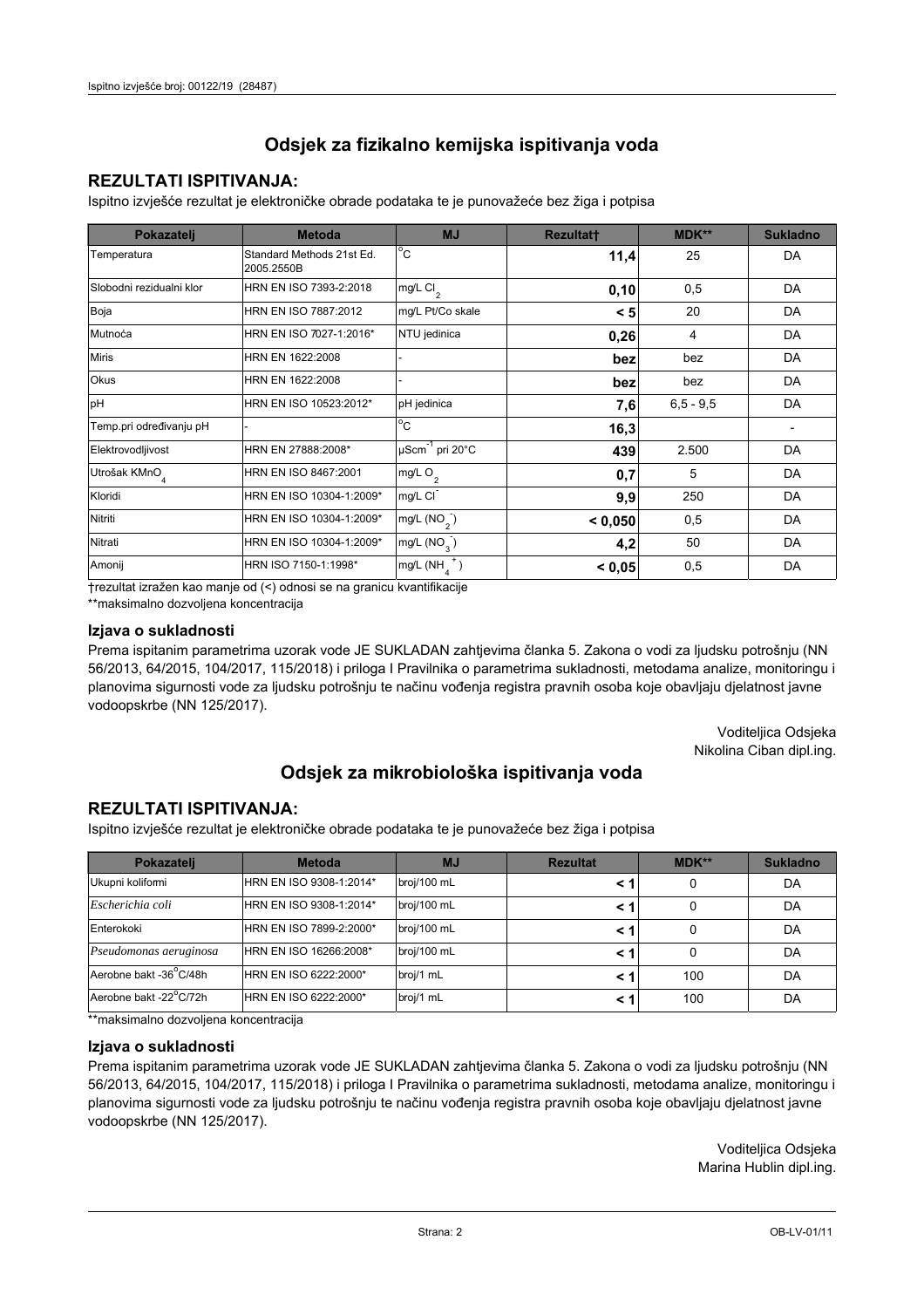



VODOOPSKRBA I ODVODNJA ZAGREBAČKE ŽUPANIJE D.O.O.-PJ IVANIĆ GRAD 10000 ZAGREB KOLEDOVČINA ULICA 1

Rakitje, 28.01.2019.

# **ISPITNO IZVJEŠĆE**

#### ISPITNO IZVJEŠĆE BROJ: 00121/19 (28486)

| Naziy uzorka:<br>Vrsta uzorka:                                                  |                    | VODA ZA LJUDSKU POTROŠNJU<br>Javna vodoopskrba - razvodni sustav           |                                                                                       |                                                                   |  |
|---------------------------------------------------------------------------------|--------------------|----------------------------------------------------------------------------|---------------------------------------------------------------------------------------|-------------------------------------------------------------------|--|
| HEO:<br>Uzorkovao:<br>Metoda<br>uzorkovanja:<br>Plan uzorkovanja: OB-LV-07/2019 | Ivanić Grad        | Marija Vrban dipl.san.ing.<br>HRN ISO 5667-5:2011*, HRN EN ISO 19458:2008* |                                                                                       |                                                                   |  |
|                                                                                 |                    |                                                                            |                                                                                       |                                                                   |  |
| Uzorak uzorkovan<br>Vrijeme uzimanja uzorka:<br>Analiza započeta:               |                    | 24.01.2019.09:15<br>24.01.2019. 12:10                                      | Vrijeme dostave:<br>Analiza završena:                                                 | 24.01.2019. 12:00<br>28.01.2019. 09:53                            |  |
| Naručitelj:                                                                     | OIB: 54189804734   | KOLEDOVČINA ULICA 1, 10000 ZAGREB                                          |                                                                                       | VODOOPSKRBA I ODVODNJA ZAGREBAČKE ŽUPANIJE D.O.O.- PJ IVANIĆ GRAD |  |
| Lokacija:                                                                       |                    |                                                                            | OŠ MILKE TRNINE, ŠKOLSKA 10, KRIŽ, SLAVINA U KUHINJI                                  |                                                                   |  |
|                                                                                 | OIB: 54189804734   | KOLEDOVČINA ULICA 1, 10000 ZAGREB                                          | Vodovodom upravlja: VODOOPSKRBA I ODVODNJA ZAGREBAČKE ŽUPANIJE D.O.O.- PJ IVANIĆ GRAD |                                                                   |  |
| Oblik zahtjeva:                                                                 | Zahtjev po ugovoru |                                                                            |                                                                                       |                                                                   |  |

Sukladnost je izražena uz rezultate ispitivanja.

Rukovoditeljica Službe Marina Hublin dipl.ing.

#### Napomena:

- 1) Rezultati ispitivanja odnose se isključivo na ispitivani uzorak.
- 2) Ispitna izvješća se ne smiju umnožavati bez odobrenja Zavoda.
- 3) Akreditirane metode označene su zvjezdicom (\*).
- 4) Iziava o sukladnosti nije u području akreditacije.
- 5) Mjerna nesigurnost za akreditirane metode dostupna je na zahtjev.

Služba za zdravstvenu ekologiju ovlaštena je kao službeni laboratorij za obavlianie određenih analiza vode, hrane i okolišnih uzoraka u proizvodniji hrane prema rješenju Ministarstva poljoprivrede: KLASA:UP/I-322-01/18-01/36, URBROJ:525-10/0729-18-3

Služba za zdravstvenu ekologiju ovlaštena je kao službeni laboratorij za provođenie ispitivania vode za liudsku potrošniu za određene parametre prema rješenju Ministarstva zdravstva: KLASA:UP/I-541-02/14-03/04, URBROJ:534-07-2-1-3/2-18-18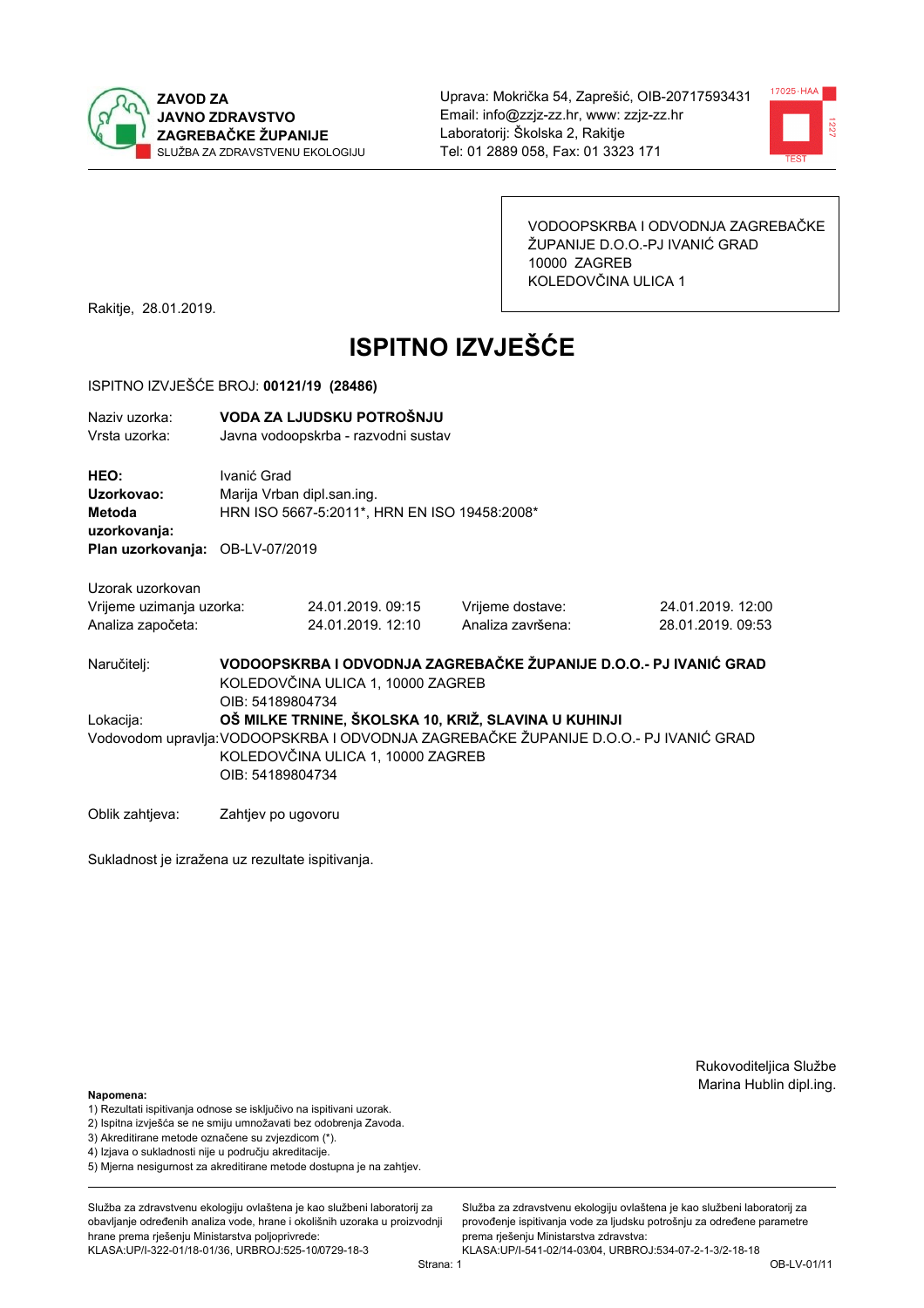## **REZULTATI ISPITIVANJA:**

Ispitno izviešće rezultat je elektroničke obrade podataka te je punovažeće bez žiga i potpisa

| Pokazatelj                | <b>Metoda</b>                           | <b>MJ</b>               | <b>Rezultatt</b> | <b>MDK**</b>  | <b>Sukladno</b> |
|---------------------------|-----------------------------------------|-------------------------|------------------|---------------|-----------------|
| Temperatura               | Standard Methods 21st Ed.<br>2005.2550B | $^{\circ}$ C            | 9,6              | 25            | DA              |
| Slobodni rezidualni klor  | HRN EN ISO 7393-2:2018                  | $mg/L$ Cl <sub>2</sub>  | 0,08             | 0,5           | DA              |
| Boja                      | HRN EN ISO 7887:2012                    | mg/L Pt/Co skale        | < 5              | 20            | DA              |
| Mutnoća                   | HRN EN ISO 7027-1:2016*                 | NTU jedinica            | 0,21             | 4             | DA              |
| <b>Miris</b>              | HRN EN 1622:2008                        |                         | bez              | bez           | DA              |
| Okus                      | HRN EN 1622:2008                        |                         | bez              | bez           | DA              |
| pH                        | HRN EN ISO 10523:2012*                  | pH jedinica             | 7,6              | $6, 5 - 9, 5$ | DA              |
| Temp.pri određivanju pH   |                                         | $^{\circ}$ C            | 16,4             |               |                 |
| Elektrovodljivost         | HRN EN 27888:2008*                      | µScm-1 pri 20°C         | 424              | 2.500         | DA              |
| Utrošak KMnO <sub>4</sub> | HRN EN ISO 8467:2001                    | mg/L O <sub>2</sub>     | 0,7              | 5             | DA              |
| Kloridi                   | HRN EN ISO 10304-1:2009*                | mg/L CI                 | 9,9              | 250           | DA              |
| Nitriti                   | HRN EN ISO 10304-1:2009*                | mg/L $(NO2)$            | < 0.050          | 0,5           | DA              |
| Nitrati                   | HRN EN ISO 10304-1:2009*                | mg/L (NO <sub>3</sub> ) | 4,3              | 50            | DA              |
| Amonij                    | HRN ISO 7150-1:1998*                    | mg/L (NH                | < 0,05           | 0,5           | DA              |

trezultat izražen kao manje od (<) odnosi se na granicu kvantifikacije

\*\*maksimalno dozvoljena koncentracija

#### Izjava o sukladnosti

Prema ispitanim parametrima uzorak vode JE SUKLADAN zahtievima članka 5. Zakona o vodi za ljudsku potrošnju (NN 56/2013, 64/2015, 104/2017, 115/2018) i priloga I Pravilnika o parametrima sukladnosti, metodama analize, monitoringu i planovima sigurnosti vode za ljudsku potrošnju te načinu vođenja registra pravnih osoba koje obavljaju djelatnost javne vodoopskrbe (NN 125/2017).

> Voditeljica Odsjeka Nikolina Ciban dipl.ing.

## Odsjek za mikrobiološka ispitivanja voda

### **REZULTATI ISPITIVANJA:**

Ispitno izvješće rezultat je elektroničke obrade podataka te je punovažeće bez žiga i potpisa

| Pokazatelj             | <b>Metoda</b>           | <b>MJ</b>   | <b>Rezultat</b> | <b>MDK**</b> | <b>Sukladno</b> |
|------------------------|-------------------------|-------------|-----------------|--------------|-----------------|
| Ukupni kolifomi        | HRN EN ISO 9308-1:2014* | broj/100 mL |                 | 0            | DA              |
| Escherichia coli       | HRN EN ISO 9308-1:2014* | broj/100 mL | < 1             | 0            | DA              |
| Enterokoki             | HRN EN ISO 7899-2:2000* | broj/100 mL | < 1             | 0            | DA              |
| Pseudomonas aeruginosa | HRN EN ISO 16266:2008*  | broj/100 mL | < 1             | 0            | DA              |
| Aerobne bakt -36 C/48h | HRN EN ISO 6222:2000*   | broj/1 mL   | 18              | 100          | DA              |
| Aerobne bakt -22°C/72h | HRN EN ISO 6222:2000*   | broj/1 mL   | 33 <sub>1</sub> | 100          | DA              |

\*\* maksimalno dozvoljena koncentracija

#### Izjava o sukladnosti

Prema ispitanim parametrima uzorak vode JE SUKLADAN zahtjevima članka 5. Zakona o vodi za ljudsku potrošnju (NN 56/2013, 64/2015, 104/2017, 115/2018) i priloga I Pravilnika o parametrima sukladnosti, metodama analize, monitoringu i planovima sigurnosti vode za ljudsku potrošnju te načinu vođenja registra pravnih osoba koje obavljaju djelatnost javne vodoopskrbe (NN 125/2017).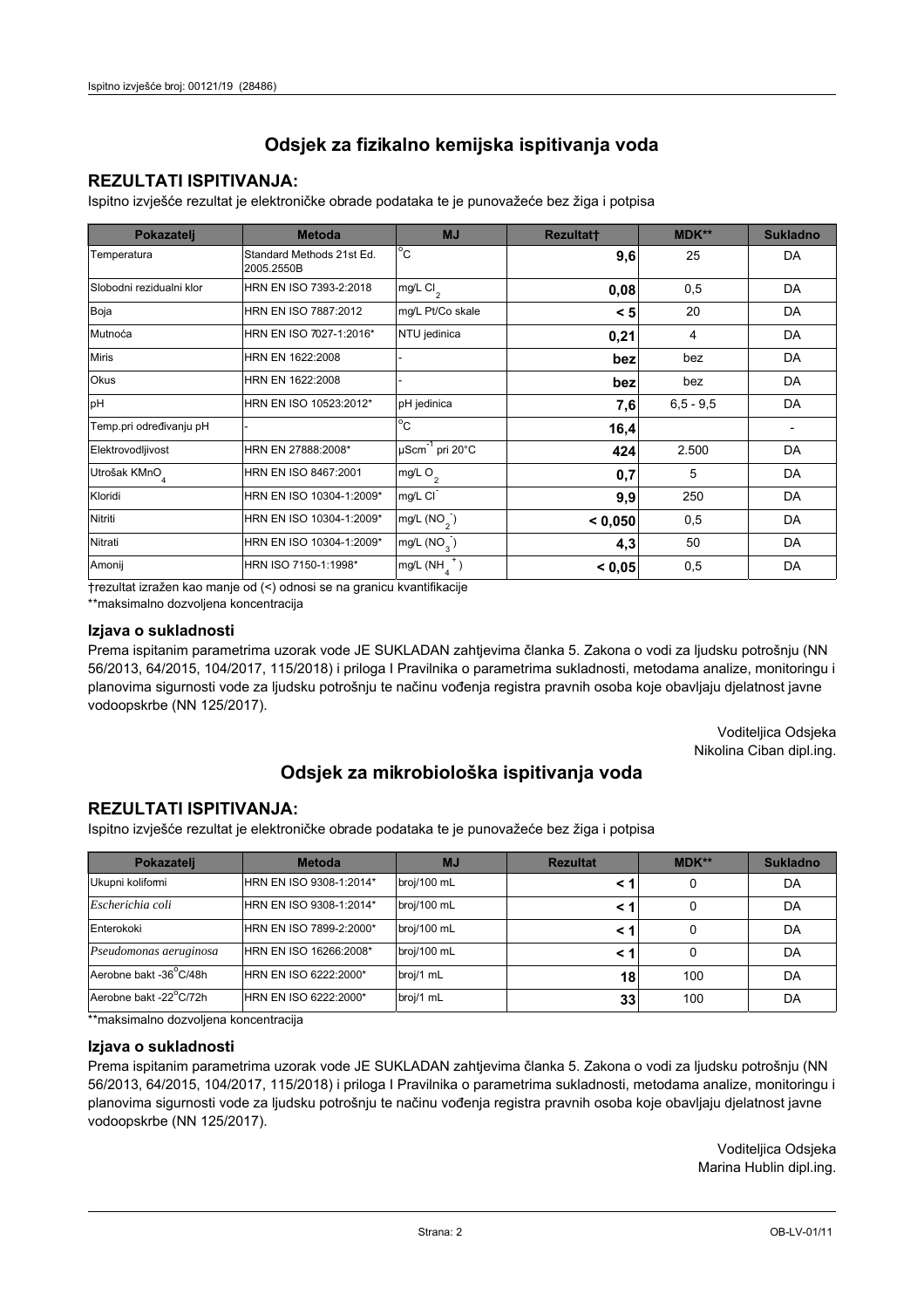



VODOOPSKRBA I ODVODNJA ZAGREBAČKE ŽUPANIJE D.O.O.-PJ IVANIĆ GRAD 10000 ZAGREB KOLEDOVČINA ULICA 1

Rakitje, 28.01.2019.

# **ISPITNO IZVJEŠĆE**

#### ISPITNO IZVJEŠĆE BROJ: 00120/19 (28485)

| Naziy uzorka:<br>Vrsta uzorka:                                                  |                    | VODA ZA LJUDSKU POTROŠNJU<br>Javna vodoopskrba - razvodni sustav                                                                                                                                                       |                                                                   |                                        |  |  |
|---------------------------------------------------------------------------------|--------------------|------------------------------------------------------------------------------------------------------------------------------------------------------------------------------------------------------------------------|-------------------------------------------------------------------|----------------------------------------|--|--|
| HEO:<br>Uzorkovao:<br>Metoda<br>uzorkovanja:<br>Plan uzorkovanja: OB-LV-07/2019 | Ivanić Grad        | Marija Vrban dipl.san.ing.<br>HRN ISO 5667-5:2011*, HRN EN ISO 19458:2008*                                                                                                                                             |                                                                   |                                        |  |  |
|                                                                                 |                    |                                                                                                                                                                                                                        |                                                                   |                                        |  |  |
| Uzorak uzorkovan<br>Vrijeme uzimanja uzorka:<br>Analiza započeta:               |                    | 24.01.2019, 09:05<br>24.01.2019. 12:09                                                                                                                                                                                 | Vrijeme dostave:<br>Analiza završena:                             | 24.01.2019. 12:00<br>28.01.2019. 09:53 |  |  |
| Naručitelj:                                                                     | OIB: 54189804734   | KOLEDOVČINA ULICA 1, 10000 ZAGREB                                                                                                                                                                                      | VODOOPSKRBA I ODVODNJA ZAGREBAČKE ŽUPANIJE D.O.O.- PJ IVANIĆ GRAD |                                        |  |  |
| Lokacija:                                                                       |                    | OŠ JOSIPA BADALIĆA, ZAGREBAČKA 11, IVANIČKO GRABERJE, SLAVINA U WC-U<br>Vodovodom upravlja: VODOOPSKRBA I ODVODNJA ZAGREBAČKE ŽUPANIJE D.O.O.- PJ IVANIĆ GRAD<br>KOLEDOVČINA ULICA 1, 10000 ZAGREB<br>OIB: 54189804734 |                                                                   |                                        |  |  |
| Oblik zahtjeva:                                                                 | Zahtjev po ugovoru |                                                                                                                                                                                                                        |                                                                   |                                        |  |  |

Sukladnost je izražena uz rezultate ispitivanja.

Rukovoditeljica Službe Marina Hublin dipl.ing.

#### Napomena:

- 1) Rezultati ispitivanja odnose se isključivo na ispitivani uzorak.
- 2) Ispitna izvješća se ne smiju umnožavati bez odobrenja Zavoda.
- 3) Akreditirane metode označene su zvjezdicom (\*).
- 4) Iziava o sukladnosti nije u područiu akreditacije.
- 5) Mjerna nesigurnost za akreditirane metode dostupna je na zahtjev.

Služba za zdravstvenu ekologiju ovlaštena je kao službeni laboratorij za obavljanje određenih analiza vode, hrane i okolišnih uzoraka u proizvodniji hrane prema rješenju Ministarstva poljoprivrede: KLASA:UP/I-322-01/18-01/36, URBROJ:525-10/0729-18-3

Služba za zdravstvenu ekologiju ovlaštena je kao službeni laboratorij za provođenie ispitivania vode za liudsku potrošniu za određene parametre prema rješenju Ministarstva zdravstva: KLASA:UP/I-541-02/14-03/04, URBROJ:534-07-2-1-3/2-18-18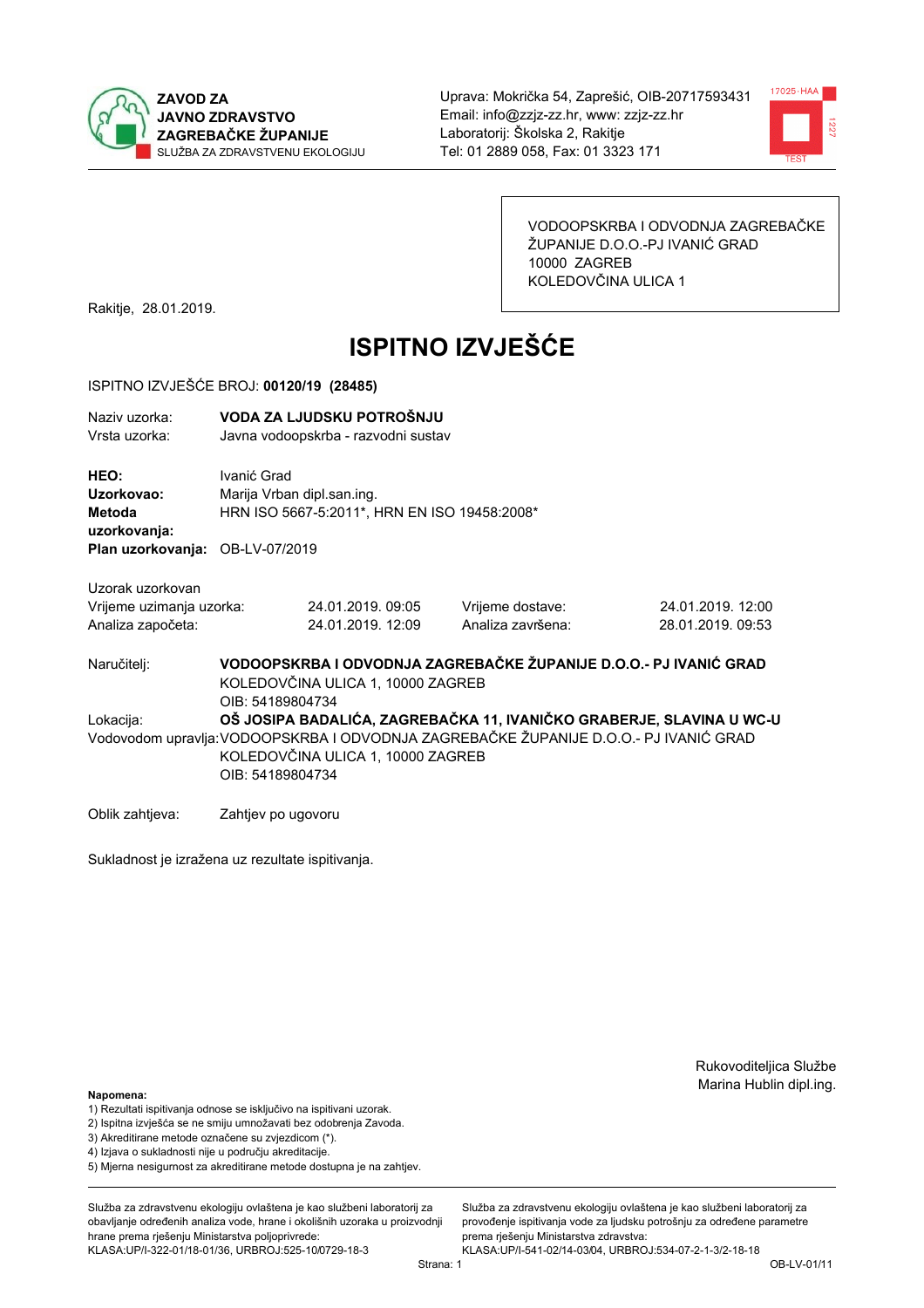## **REZULTATI ISPITIVANJA:**

Ispitno izviešće rezultat je elektroničke obrade podataka te je punovažeće bez žiga i potpisa

| Pokazatelj                | <b>Metoda</b>                           | <b>MJ</b>                   | <b>Rezultatt</b> | <b>MDK**</b>  | <b>Sukladno</b> |
|---------------------------|-----------------------------------------|-----------------------------|------------------|---------------|-----------------|
| Temperatura               | Standard Methods 21st Ed.<br>2005.2550B | $^{\circ}$ C                | 9,6              | 25            | DA              |
| Slobodni rezidualni klor  | HRN EN ISO 7393-2:2018                  | mg/L Cl <sub>2</sub>        | 0,08             | 0,5           | DA              |
| Boja                      | HRN EN ISO 7887:2012                    | mg/L Pt/Co skale            | < 5              | 20            | DA              |
| Mutnoća                   | HRN EN ISO 7027-1:2016*                 | NTU jedinica                | 0,12             | 4             | DA              |
| <b>Miris</b>              | HRN EN 1622:2008                        |                             | bez              | bez           | DA              |
| <b>Okus</b>               | HRN EN 1622:2008                        |                             | bez              | bez           | DA              |
| pH                        | HRN EN ISO 10523:2012*                  | pH jedinica                 | 7,6              | $6, 5 - 9, 5$ | DA              |
| Temp.pri određivanju pH   |                                         | $\overline{C}$              | 16,4             |               |                 |
| Elektrovodljivost         | HRN EN 27888:2008*                      | µScm <sup>-1</sup> pri 20°C | 428              | 2.500         | DA              |
| Utrošak KMnO <sub>4</sub> | HRN EN ISO 8467:2001                    | mg/L O <sub>2</sub>         | 0,7              | 5             | DA              |
| Kloridi                   | HRN EN ISO 10304-1:2009*                | mg/L CI                     | 10               | 250           | DA              |
| Nitriti                   | HRN EN ISO 10304-1:2009*                | mg/L $(NO2)$                | < 0,050          | 0,5           | DA              |
| Nitrati                   | HRN EN ISO 10304-1:2009*                | mg/L (NO <sub>3</sub> )     | 4,3              | 50            | DA              |
| Amonij                    | HRN ISO 7150-1:1998*                    | mg/L (NH                    | < 0,05           | 0,5           | DA              |

trezultat izražen kao manje od (<) odnosi se na granicu kvantifikacije

\*\*maksimalno dozvoljena koncentracija

#### Izjava o sukladnosti

Prema ispitanim parametrima uzorak vode JE SUKLADAN zahtievima članka 5. Zakona o vodi za ljudsku potrošnju (NN 56/2013, 64/2015, 104/2017, 115/2018) i priloga I Pravilnika o parametrima sukladnosti, metodama analize, monitoringu i planovima sigurnosti vode za ljudsku potrošnju te načinu vođenja registra pravnih osoba koje obavljaju djelatnost javne vodoopskrbe (NN 125/2017).

> Voditeljica Odsjeka Nikolina Ciban dipl.ing.

# Odsjek za mikrobiološka ispitivanja voda

### **REZULTATI ISPITIVANJA:**

Ispitno izvješće rezultat je elektroničke obrade podataka te je punovažeće bez žiga i potpisa

| Pokazatelj             | <b>Metoda</b>           | <b>MJ</b>   | <b>Rezultat</b> | <b>MDK**</b> | <b>Sukladno</b> |
|------------------------|-------------------------|-------------|-----------------|--------------|-----------------|
| Ukupni kolifomi        | HRN EN ISO 9308-1:2014* | broj/100 mL |                 | 0            | DA              |
| Escherichia coli       | HRN EN ISO 9308-1:2014* | broj/100 mL | < 1             | 0            | DA              |
| Enterokoki             | HRN EN ISO 7899-2:2000* | broj/100 mL | < '             |              | DA              |
| Pseudomonas aeruginosa | HRN EN ISO 16266:2008*  | broj/100 mL | < 1             | 0            | DA              |
| Aerobne bakt -36 C/48h | HRN EN ISO 6222:2000*   | broj/1 mL   |                 | 100          | DA              |
| Aerobne bakt -22°C/72h | HRN EN ISO 6222:2000*   | broj/1 mL   |                 | 100          | DA              |

\*\* maksimalno dozvoljena koncentracija

#### Izjava o sukladnosti

Prema ispitanim parametrima uzorak vode JE SUKLADAN zahtjevima članka 5. Zakona o vodi za ljudsku potrošnju (NN 56/2013, 64/2015, 104/2017, 115/2018) i priloga I Pravilnika o parametrima sukladnosti, metodama analize, monitoringu i planovima sigurnosti vode za ljudsku potrošnju te načinu vođenja registra pravnih osoba koje obavljaju djelatnost javne vodoopskrbe (NN 125/2017).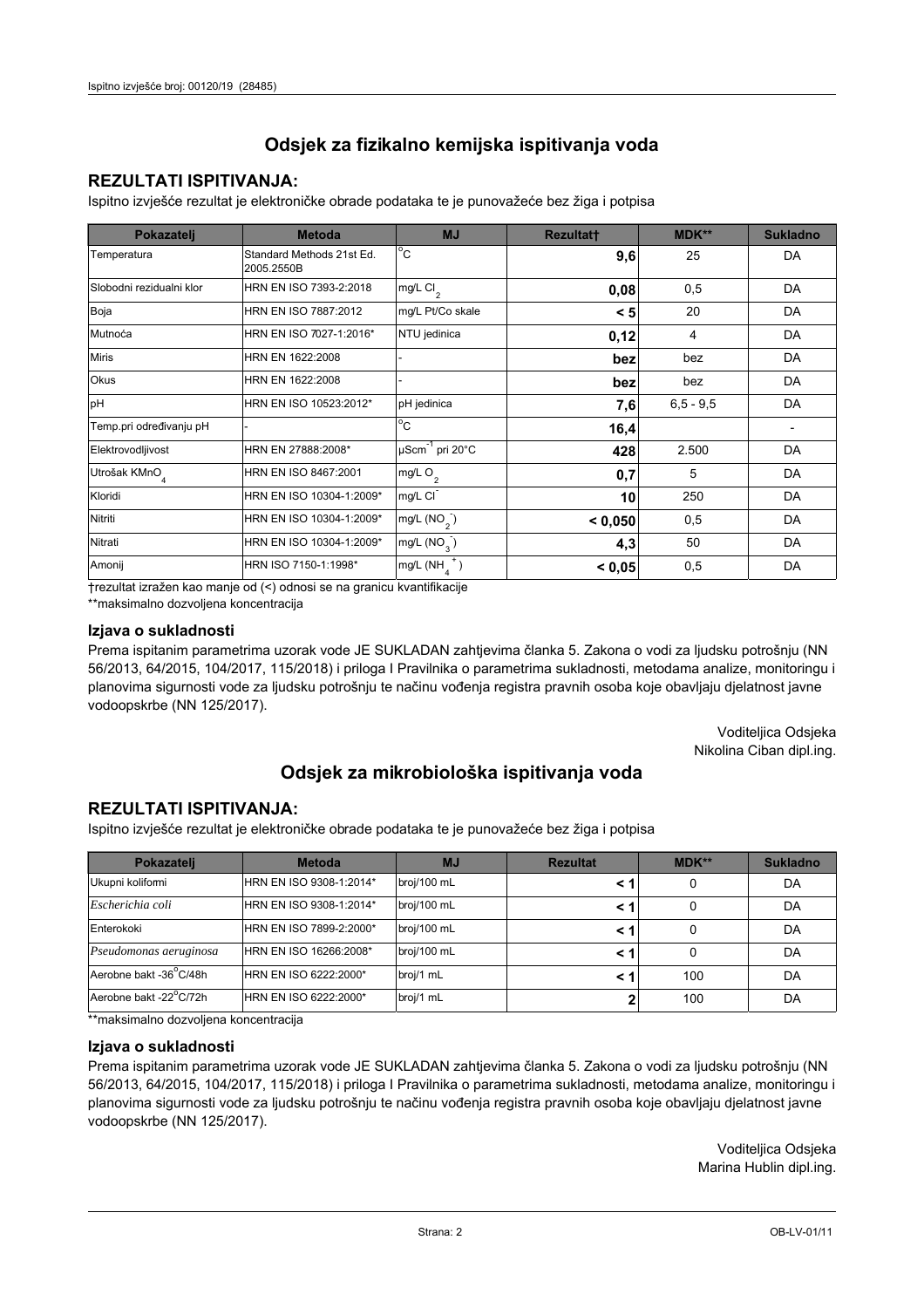



VODOOPSKRBA I ODVODNJA ZAGREBAČKE ŽUPANIJE D.O.O.-PJ IVANIĆ GRAD 10000 ZAGREB KOLEDOVČINA ULICA 1

Rakitje, 28.01.2019.

# **ISPITNO IZVJEŠĆE**

#### ISPITNO IZVJEŠĆE BROJ: 00119/19 (28484)

| Naziv uzorka:<br>Vrsta uzorka:                                    | VODA ZA LJUDSKU POTROŠNJU<br>Javna vodoopskrba - spremnik |                                                                            |                                                                                      |                                                                       |  |  |
|-------------------------------------------------------------------|-----------------------------------------------------------|----------------------------------------------------------------------------|--------------------------------------------------------------------------------------|-----------------------------------------------------------------------|--|--|
| HEO:<br>Uzorkovao:<br>Metoda<br>uzorkovanja:                      | Ivanić Grad                                               | Marija Vrban dipl.san.ing.<br>HRN ISO 5667-5:2011*, HRN EN ISO 19458:2008* |                                                                                      |                                                                       |  |  |
| Plan uzorkovanja: OB-LV-07/2019                                   |                                                           |                                                                            |                                                                                      |                                                                       |  |  |
| Uzorak uzorkovan<br>Vrijeme uzimanja uzorka:<br>Analiza započeta: |                                                           | 24.01.2019. 08:50<br>24.01.2019. 12:08                                     | Vrijeme dostave:<br>Analiza završena:                                                | 24.01.2019. 12:00<br>28.01.2019.09:52                                 |  |  |
| Naručitelj:                                                       | OIB: 54189804734                                          | KOLEDOVČINA ULICA 1, 10000 ZAGREB                                          | VODOOPSKRBA I ODVODNJA ZAGREBAČKE ŽUPANIJE D.O.O.- PJ IVANIĆ GRAD                    |                                                                       |  |  |
| Lokacija:                                                         | <b>POSTROJENJU</b>                                        |                                                                            |                                                                                      | VODOVODNI ODVOJAK, REZERVOAR VODE SOBOČANI, KLOŠTAR IVANIĆ, SLAVINA U |  |  |
|                                                                   | OIB: 54189804734                                          | KOLEDOVČINA ULICA 1, 10000 ZAGREB                                          | Vodovodom upravlja:VODOOPSKRBA I ODVODNJA ZAGREBAČKE ŽUPANIJE D.O.O.- PJ IVANIĆ GRAD |                                                                       |  |  |
| Oblik zahtjeva:                                                   | Zahtjev po ugovoru                                        |                                                                            |                                                                                      |                                                                       |  |  |

Sukladnost je izražena uz rezultate ispitivanja.

Rukovoditeljica Službe Marina Hublin dipl.ing.

#### Napomena:

- 1) Rezultati ispitivanja odnose se isključivo na ispitivani uzorak.
- 2) Ispitna izvješća se ne smiju umnožavati bez odobrenja Zavoda.
- 3) Akreditirane metode označene su zvjezdicom (\*).
- 4) Iziava o sukladnosti nije u području akreditacije.
- 5) Mjerna nesigurnost za akreditirane metode dostupna je na zahtjev.

Služba za zdravstvenu ekologiju ovlaštena je kao službeni laboratorij za obavlianie određenih analiza vode, hrane i okolišnih uzoraka u proizvodniji hrane prema rješenju Ministarstva poljoprivrede: KLASA:UP/I-322-01/18-01/36, URBROJ:525-10/0729-18-3

Služba za zdravstvenu ekologiju ovlaštena je kao službeni laboratorij za provođenie ispitivania vode za liudsku potrošniu za određene parametre prema rješenju Ministarstva zdravstva: KLASA:UP/I-541-02/14-03/04, URBROJ:534-07-2-1-3/2-18-18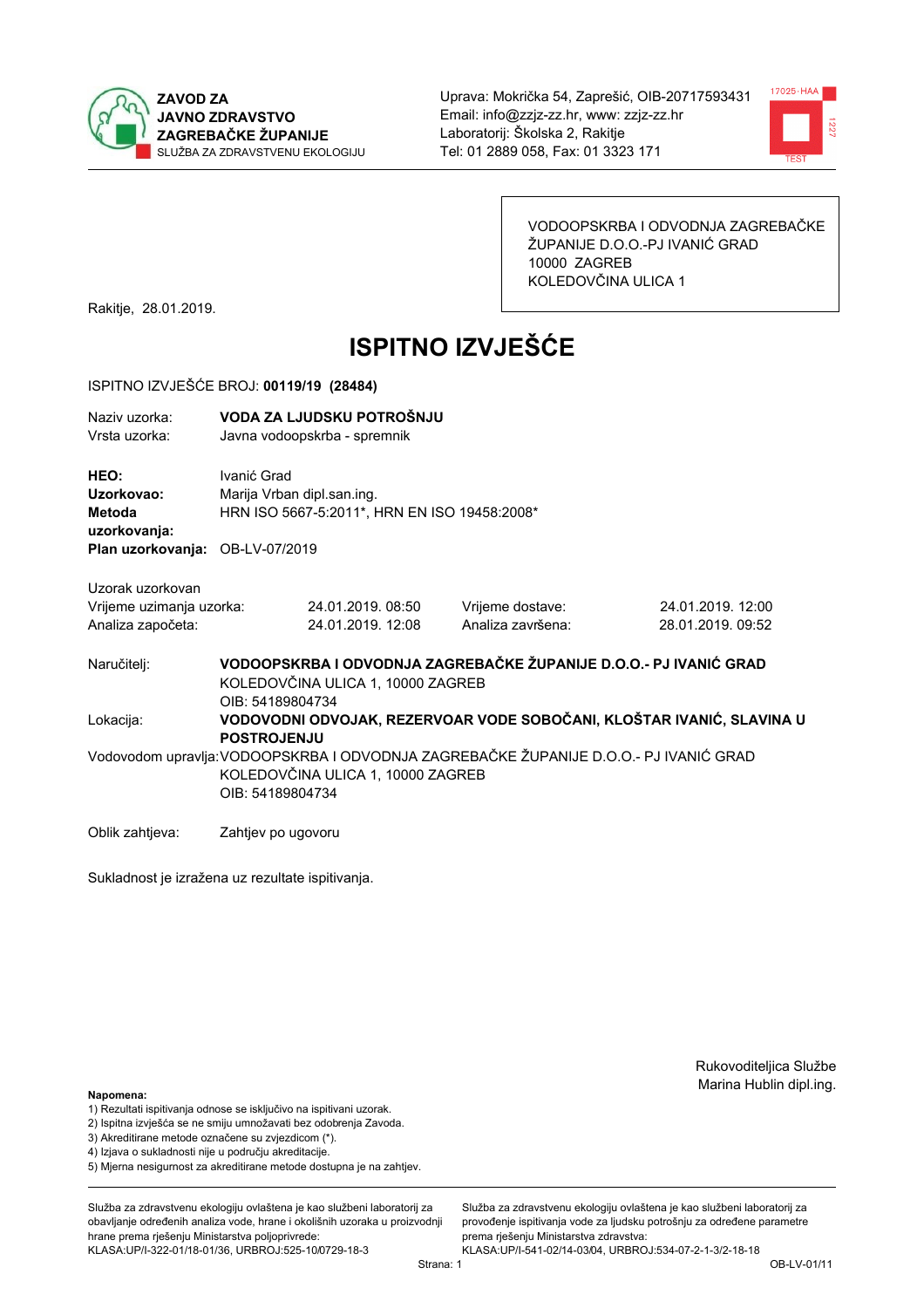## **REZULTATI ISPITIVANJA:**

Ispitno izviešće rezultat je elektroničke obrade podataka te je punovažeće bez žiga i potpisa

| Pokazatelj                | <b>Metoda</b>                           | <b>MJ</b>                   | <b>Rezultatt</b> | <b>MDK**</b>  | <b>Sukladno</b> |
|---------------------------|-----------------------------------------|-----------------------------|------------------|---------------|-----------------|
| Temperatura               | Standard Methods 21st Ed.<br>2005.2550B | $^{\circ}$ C                | 12,2             | 25            | DA              |
| Slobodni rezidualni klor  | HRN EN ISO 7393-2:2018                  | mg/L Cl <sub>2</sub>        | 0,14             | 0,5           | DA              |
| Boja                      | HRN EN ISO 7887:2012                    | mg/L Pt/Co skale            | < 5              | 20            | DA              |
| Mutnoća                   | HRN EN ISO 7027-1:2016*                 | NTU jedinica                | 0,14             | 4             | DA              |
| <b>Miris</b>              | HRN EN 1622:2008                        |                             | bez              | bez           | DA              |
| <b>Okus</b>               | HRN EN 1622:2008                        |                             | bez              | bez           | DA              |
| pH                        | HRN EN ISO 10523:2012*                  | pH jedinica                 | 7,5              | $6, 5 - 9, 5$ | DA              |
| Temp.pri određivanju pH   |                                         | $\overline{C}$              | 16,6             |               |                 |
| Elektrovodljivost         | HRN EN 27888:2008*                      | µScm <sup>-1</sup> pri 20°C | 420              | 2.500         | DA              |
| Utrošak KMnO <sub>4</sub> | HRN EN ISO 8467:2001                    | mg/L O <sub>2</sub>         | 0,7              | 5             | DA              |
| Kloridi                   | HRN EN ISO 10304-1:2009*                | mg/L CI                     | 10               | 250           | DA              |
| Nitriti                   | HRN EN ISO 10304-1:2009*                | mg/L $(NO2)$                | < 0,050          | 0,5           | DA              |
| Nitrati                   | HRN EN ISO 10304-1:2009*                | mg/L (NO <sub>3</sub> )     | 4,3              | 50            | DA              |
| Amonij                    | HRN ISO 7150-1:1998*                    | mg/L (NH                    | < 0,05           | 0,5           | DA              |

trezultat izražen kao manje od (<) odnosi se na granicu kvantifikacije

\*\*maksimalno dozvoljena koncentracija

#### Izjava o sukladnosti

Prema ispitanim parametrima uzorak vode JE SUKLADAN zahtievima članka 5. Zakona o vodi za ljudsku potrošnju (NN 56/2013, 64/2015, 104/2017, 115/2018) i priloga I Pravilnika o parametrima sukladnosti, metodama analize, monitoringu i planovima sigurnosti vode za ljudsku potrošnju te načinu vođenja registra pravnih osoba koje obavljaju djelatnost javne vodoopskrbe (NN 125/2017).

> Voditeljica Odsjeka Nikolina Ciban dipl.ing.

# Odsjek za mikrobiološka ispitivanja voda

### **REZULTATI ISPITIVANJA:**

Ispitno izvješće rezultat je elektroničke obrade podataka te je punovažeće bez žiga i potpisa

| Pokazatelj             | <b>Metoda</b>           | <b>MJ</b>   | <b>Rezultat</b> | <b>MDK**</b> | <b>Sukladno</b> |
|------------------------|-------------------------|-------------|-----------------|--------------|-----------------|
| Ukupni kolifomi        | HRN EN ISO 9308-1:2014* | broj/100 mL |                 | 0            | DA              |
| Escherichia coli       | HRN EN ISO 9308-1:2014* | broj/100 mL | < 1             |              | DA              |
| Enterokoki             | HRN EN ISO 7899-2:2000* | broj/100 mL | < '             |              | DA              |
| Pseudomonas aeruginosa | HRN EN ISO 16266:2008*  | broj/100 mL | < 1             | 0            | DA              |
| Aerobne bakt -36 C/48h | HRN EN ISO 6222:2000*   | broj/1 mL   |                 | 100          | DA              |
| Aerobne bakt -22°C/72h | HRN EN ISO 6222:2000*   | broj/1 mL   |                 | 100          | DA              |

\*\* maksimalno dozvoljena koncentracija

#### Izjava o sukladnosti

Prema ispitanim parametrima uzorak vode JE SUKLADAN zahtjevima članka 5. Zakona o vodi za ljudsku potrošnju (NN 56/2013, 64/2015, 104/2017, 115/2018) i priloga I Pravilnika o parametrima sukladnosti, metodama analize, monitoringu i planovima sigurnosti vode za ljudsku potrošnju te načinu vođenja registra pravnih osoba koje obavljaju djelatnost javne vodoopskrbe (NN 125/2017).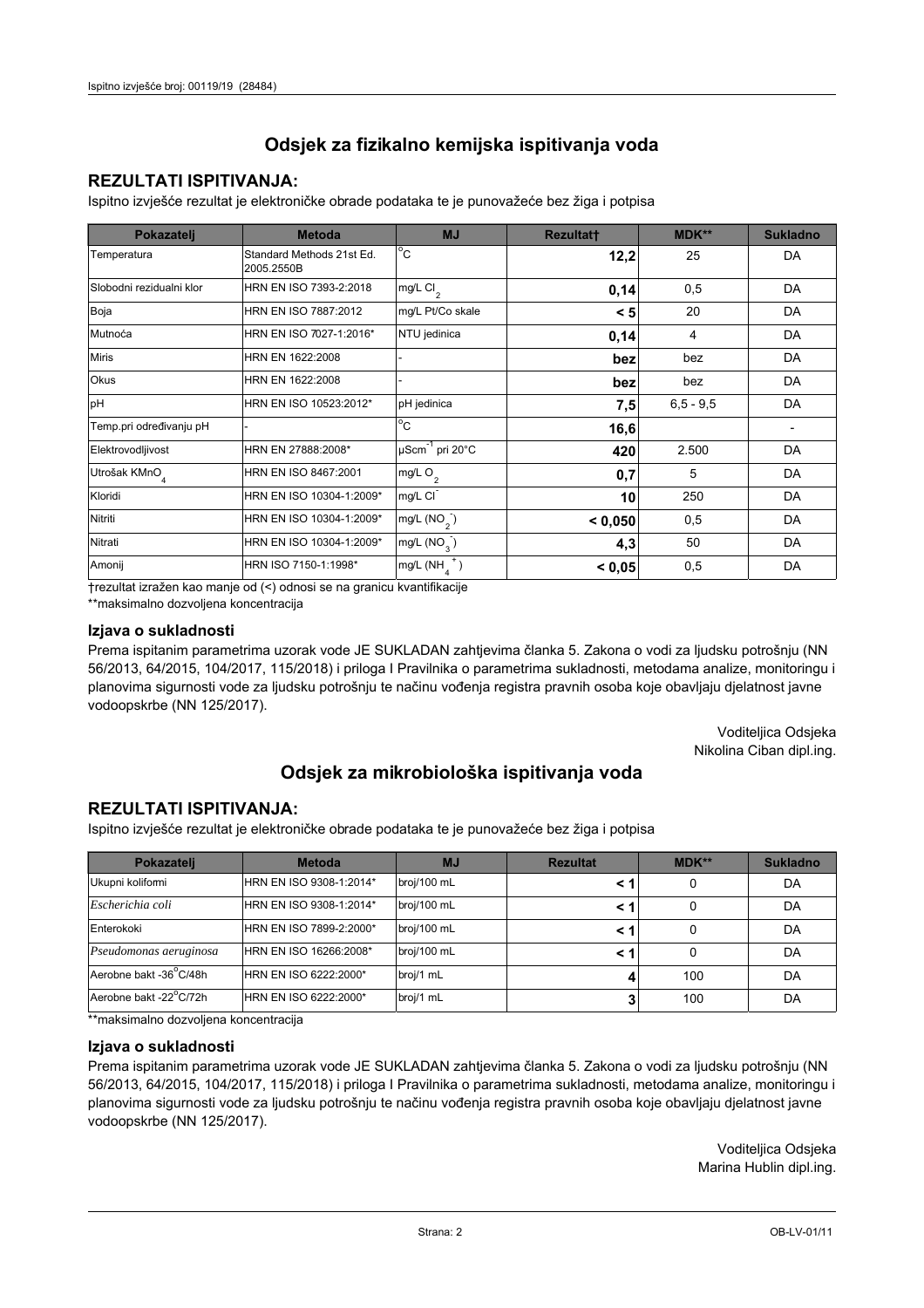



VODOOPSKRBA I ODVODNJA ZAGREBAČKE ŽUPANIJE D.O.O.-PJ IVANIĆ GRAD 10000 ZAGREB KOLEDOVČINA ULICA 1

Rakitje, 28.01.2019.

# **ISPITNO IZVJEŠĆE**

#### ISPITNO IZVJEŠĆE BROJ: 00118/19 (28483)

| Naziv uzorka:<br>Vrsta uzorka:                      |                                                                                                                            | VODA ZA LJUDSKU POTROŠNJU<br>Javna vodoopskrba - razvodni sustav |                                                                                      |                   |  |
|-----------------------------------------------------|----------------------------------------------------------------------------------------------------------------------------|------------------------------------------------------------------|--------------------------------------------------------------------------------------|-------------------|--|
| <b>HEO:</b><br>Uzorkovao:<br>Metoda<br>uzorkovanja: | Ivanić Grad<br>Marija Vrban dipl.san.ing.<br>HRN ISO 5667-5:2011*, HRN EN ISO 19458:2008*                                  |                                                                  |                                                                                      |                   |  |
| Plan uzorkovanja: OB-LV-07/2019                     |                                                                                                                            |                                                                  |                                                                                      |                   |  |
| Uzorak uzorkovan                                    |                                                                                                                            |                                                                  |                                                                                      |                   |  |
| Vrijeme uzimanja uzorka:                            |                                                                                                                            | 24.01.2019.08:35                                                 | Vrijeme dostave:                                                                     | 24.01.2019. 12:00 |  |
| Analiza započeta:                                   |                                                                                                                            | 24.01.2019. 12:07                                                | Analiza završena:                                                                    | 28.01.2019. 09:52 |  |
| Naručitelj:                                         | VODOOPSKRBA I ODVODNJA ZAGREBAČKE ŽUPANIJE D.O.O.- PJ IVANIĆ GRAD<br>KOLEDOVČINA ULICA 1, 10000 ZAGREB<br>OIB: 54189804734 |                                                                  |                                                                                      |                   |  |
| Lokacija:                                           |                                                                                                                            |                                                                  | DV PROLJEĆE, NAFTAPLINSKA BB, KLOŠTAR IVANIĆ, SLAVINA U KUHINJI                      |                   |  |
|                                                     | OIB: 54189804734                                                                                                           | KOLEDOVČINA ULICA 1, 10000 ZAGREB                                | Vodovodom upravlja:VODOOPSKRBA I ODVODNJA ZAGREBAČKE ŽUPANIJE D.O.O.- PJ IVANIĆ GRAD |                   |  |

Oblik zahtjeva: Zahtjev po ugovoru

Sukladnost je izražena uz rezultate ispitivanja.

Rukovoditeljica Službe Marina Hublin dipl.ing.

#### Napomena:

- 1) Rezultati ispitivanja odnose se isključivo na ispitivani uzorak.
- 2) Ispitna izvješća se ne smiju umnožavati bez odobrenja Zavoda.
- 3) Akreditirane metode označene su zvjezdicom (\*).
- 4) Iziava o sukladnosti nije u području akreditacije.
- 5) Mjerna nesigurnost za akreditirane metode dostupna je na zahtjev.

Služba za zdravstvenu ekologiju ovlaštena je kao službeni laboratorij za obavlianie određenih analiza vode, hrane i okolišnih uzoraka u proizvodniji hrane prema rješenju Ministarstva poljoprivrede: KLASA:UP/I-322-01/18-01/36, URBROJ:525-10/0729-18-3

Služba za zdravstvenu ekologiju ovlaštena je kao službeni laboratorij za provođenie ispitivania vode za liudsku potrošniu za određene parametre prema rješenju Ministarstva zdravstva: KLASA:UP/I-541-02/14-03/04, URBROJ:534-07-2-1-3/2-18-18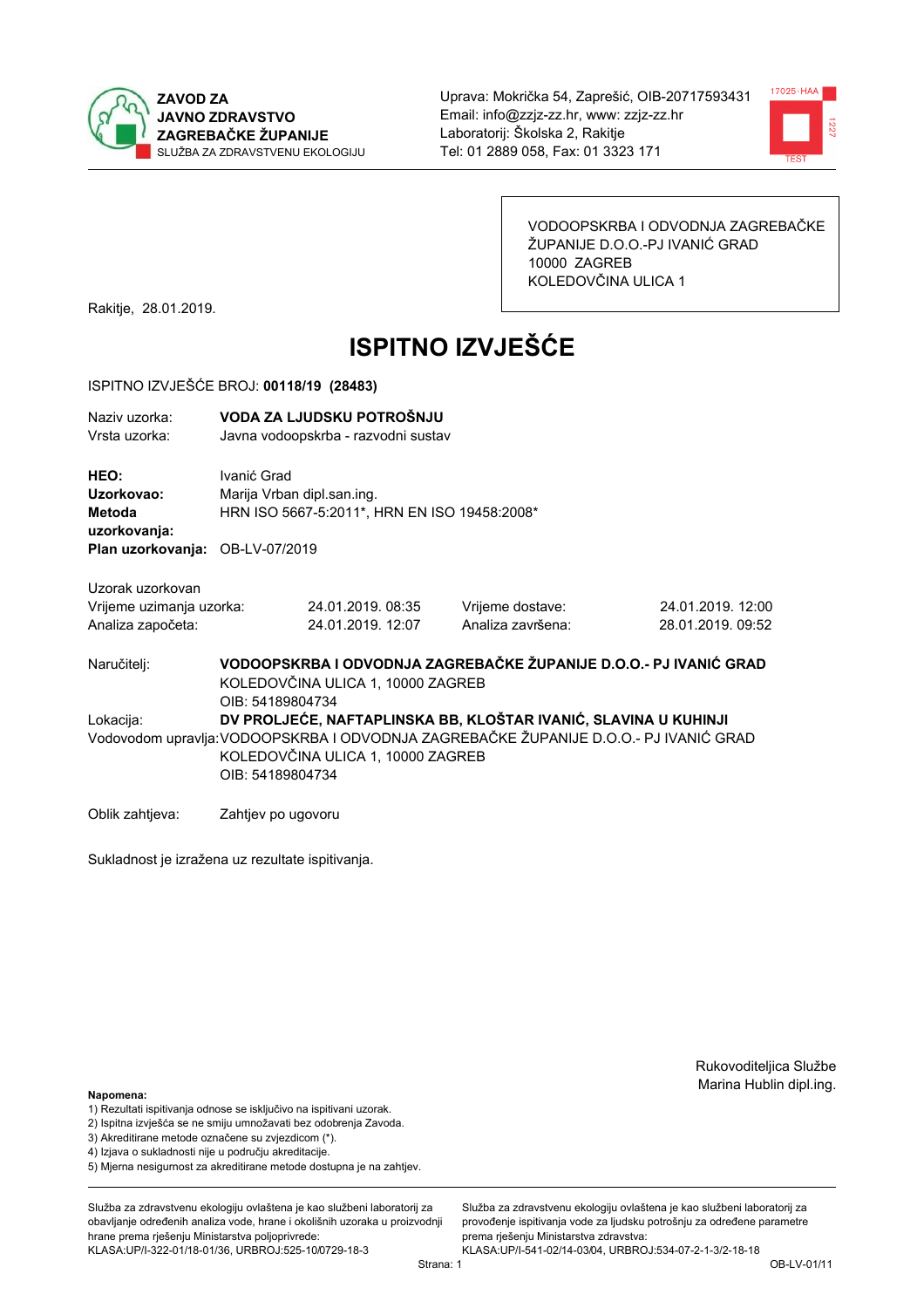## **REZULTATI ISPITIVANJA:**

Ispitno izviešće rezultat je elektroničke obrade podataka te je punovažeće bez žiga i potpisa

| Pokazatelj                | <b>Metoda</b>                           | <b>MJ</b>                   | <b>Rezultatt</b> | <b>MDK**</b>  | <b>Sukladno</b> |
|---------------------------|-----------------------------------------|-----------------------------|------------------|---------------|-----------------|
| Temperatura               | Standard Methods 21st Ed.<br>2005.2550B | $^{\circ}$ C                | 10,6             | 25            | DA              |
| Slobodni rezidualni klor  | HRN EN ISO 7393-2:2018                  | mg/L Cl <sub>2</sub>        | 0,12             | 0,5           | DA              |
| Boja                      | HRN EN ISO 7887:2012                    | mg/L Pt/Co skale            | < 5              | 20            | DA              |
| Mutnoća                   | HRN EN ISO 7027-1:2016*                 | NTU jedinica                | 0,12             | 4             | DA              |
| <b>Miris</b>              | HRN EN 1622:2008                        |                             | bez              | bez           | DA              |
| <b>Okus</b>               | HRN EN 1622:2008                        |                             | bez              | bez           | DA              |
| pH                        | HRN EN ISO 10523:2012*                  | pH jedinica                 | 7,5              | $6, 5 - 9, 5$ | DA              |
| Temp.pri određivanju pH   |                                         | $\overline{C}$              | 16,8             |               |                 |
| Elektrovodljivost         | HRN EN 27888:2008*                      | µScm <sup>-1</sup> pri 20°C | 420              | 2.500         | DA              |
| Utrošak KMnO <sub>4</sub> | HRN EN ISO 8467:2001                    | mg/L O <sub>2</sub>         | 0,5              | 5             | DA              |
| Kloridi                   | HRN EN ISO 10304-1:2009*                | mg/L CI                     | 10               | 250           | DA              |
| Nitriti                   | HRN EN ISO 10304-1:2009*                | mg/L $(NO2)$                | < 0,050          | 0,5           | DA              |
| Nitrati                   | HRN EN ISO 10304-1:2009*                | mg/L (NO <sub>3</sub> )     | 4,4              | 50            | DA              |
| Amonij                    | HRN ISO 7150-1:1998*                    | mg/L (NH                    | < 0,05           | 0,5           | DA              |

trezultat izražen kao manje od (<) odnosi se na granicu kvantifikacije

\*\*maksimalno dozvoljena koncentracija

#### Izjava o sukladnosti

Prema ispitanim parametrima uzorak vode JE SUKLADAN zahtievima članka 5. Zakona o vodi za ljudsku potrošnju (NN 56/2013, 64/2015, 104/2017, 115/2018) i priloga I Pravilnika o parametrima sukladnosti, metodama analize, monitoringu i planovima sigurnosti vode za ljudsku potrošnju te načinu vođenja registra pravnih osoba koje obavljaju djelatnost javne vodoopskrbe (NN 125/2017).

> Voditeljica Odsjeka Nikolina Ciban dipl.ing.

# Odsjek za mikrobiološka ispitivanja voda

### **REZULTATI ISPITIVANJA:**

Ispitno izvješće rezultat je elektroničke obrade podataka te je punovažeće bez žiga i potpisa

| Pokazatelj             | <b>Metoda</b>           | <b>MJ</b>   | <b>Rezultat</b> | <b>MDK**</b> | <b>Sukladno</b> |
|------------------------|-------------------------|-------------|-----------------|--------------|-----------------|
| Ukupni kolifomi        | HRN EN ISO 9308-1:2014* | broj/100 mL |                 | 0            | DA              |
| Escherichia coli       | HRN EN ISO 9308-1:2014* | broj/100 mL | < 1             | 0            | DA              |
| Enterokoki             | HRN EN ISO 7899-2:2000* | broj/100 mL | < '             |              | DA              |
| Pseudomonas aeruginosa | HRN EN ISO 16266:2008*  | broj/100 mL | < 1             | 0            | DA              |
| Aerobne bakt -36 C/48h | HRN EN ISO 6222:2000*   | broj/1 mL   |                 | 100          | DA              |
| Aerobne bakt -22°C/72h | HRN EN ISO 6222:2000*   | broj/1 mL   |                 | 100          | DA              |

\*\* maksimalno dozvoljena koncentracija

#### Izjava o sukladnosti

Prema ispitanim parametrima uzorak vode JE SUKLADAN zahtjevima članka 5. Zakona o vodi za ljudsku potrošnju (NN 56/2013, 64/2015, 104/2017, 115/2018) i priloga I Pravilnika o parametrima sukladnosti, metodama analize, monitoringu i planovima sigurnosti vode za ljudsku potrošnju te načinu vođenja registra pravnih osoba koje obavljaju djelatnost javne vodoopskrbe (NN 125/2017).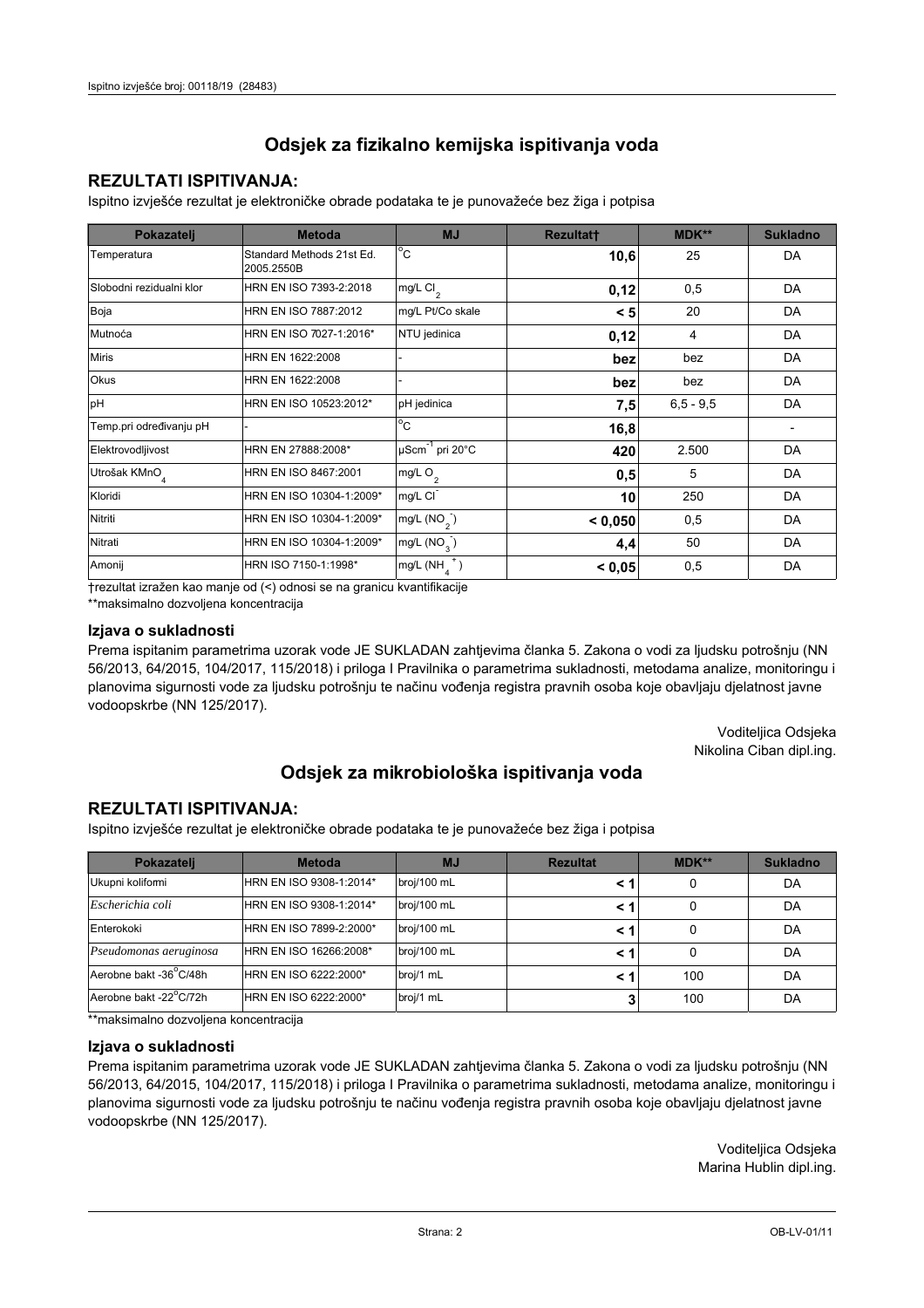



VODOOPSKRBA I ODVODNJA ZAGREBAČKE ŽUPANIJE D.O.O.-PJ IVANIĆ GRAD 10000 ZAGREB KOLEDOVČINA ULICA 1

Rakitje, 28.01.2019.

# **ISPITNO IZVJEŠĆE**

#### ISPITNO IZVJEŠĆE BROJ: 00117/19 (28482)

| Naziv uzorka:<br>Vrsta uzorka:                      | VODA ZA LJUDSKU POTROŠNJU<br>Javna vodoopskrba - razvodni sustav                                                           |                                   |                                                                                      |                                                                       |  |  |
|-----------------------------------------------------|----------------------------------------------------------------------------------------------------------------------------|-----------------------------------|--------------------------------------------------------------------------------------|-----------------------------------------------------------------------|--|--|
| <b>HEO:</b><br>Uzorkovao:<br>Metoda<br>uzorkovanja: | Ivanić Grad<br>Marija Vrban dipl.san.ing.<br>HRN ISO 5667-5:2011*, HRN EN ISO 19458:2008*                                  |                                   |                                                                                      |                                                                       |  |  |
| Plan uzorkovanja: OB-LV-07/2019                     |                                                                                                                            |                                   |                                                                                      |                                                                       |  |  |
| Uzorak uzorkovan<br>Vrijeme uzimanja uzorka:        |                                                                                                                            | 24.01.2019.08:15                  | Vrijeme dostave:                                                                     | 24.01.2019. 12:00                                                     |  |  |
| Analiza započeta:                                   |                                                                                                                            | 24.01.2019. 12:06                 | Analiza završena:                                                                    | 28.01.2019. 09:51                                                     |  |  |
| Naručitelj:                                         | VODOOPSKRBA I ODVODNJA ZAGREBAČKE ŽUPANIJE D.O.O.- PJ IVANIĆ GRAD<br>KOLEDOVČINA ULICA 1, 10000 ZAGREB<br>OIB: 54189804734 |                                   |                                                                                      |                                                                       |  |  |
| Lokacija:                                           | OIB: 54189804734                                                                                                           | KOLEDOVČINA ULICA 1, 10000 ZAGREB | Vodovodom upravlja:VODOOPSKRBA I ODVODNJA ZAGREBAČKE ŽUPANIJE D.O.O.- PJ IVANIĆ GRAD | PRECRPNA STANICA, VUKOVARSKA ULICA, KLOŠTAR IVANIĆ, SLAVINA U KUHINJI |  |  |
|                                                     |                                                                                                                            |                                   |                                                                                      |                                                                       |  |  |

Oblik zahtjeva: Zahtjev po ugovoru

Sukladnost je izražena uz rezultate ispitivanja.

Rukovoditeljica Službe Marina Hublin dipl.ing.

#### Napomena:

- 1) Rezultati ispitivanja odnose se isključivo na ispitivani uzorak.
- 2) Ispitna izvješća se ne smiju umnožavati bez odobrenja Zavoda.
- 3) Akreditirane metode označene su zvjezdicom (\*).
- 4) Iziava o sukladnosti nije u području akreditacije.
- 5) Mjerna nesigurnost za akreditirane metode dostupna je na zahtjev.

Služba za zdravstvenu ekologiju ovlaštena je kao službeni laboratorij za obavlianie određenih analiza vode, hrane i okolišnih uzoraka u proizvodniji hrane prema rješenju Ministarstva poljoprivrede:

KLASA:UP/I-322-01/18-01/36, URBROJ:525-10/0729-18-3

Služba za zdravstvenu ekologiju ovlaštena je kao službeni laboratorij za provođenie ispitivania vode za liudsku potrošniu za određene parametre prema rješenju Ministarstva zdravstva:

KLASA:UP/I-541-02/14-03/04, URBROJ:534-07-2-1-3/2-18-18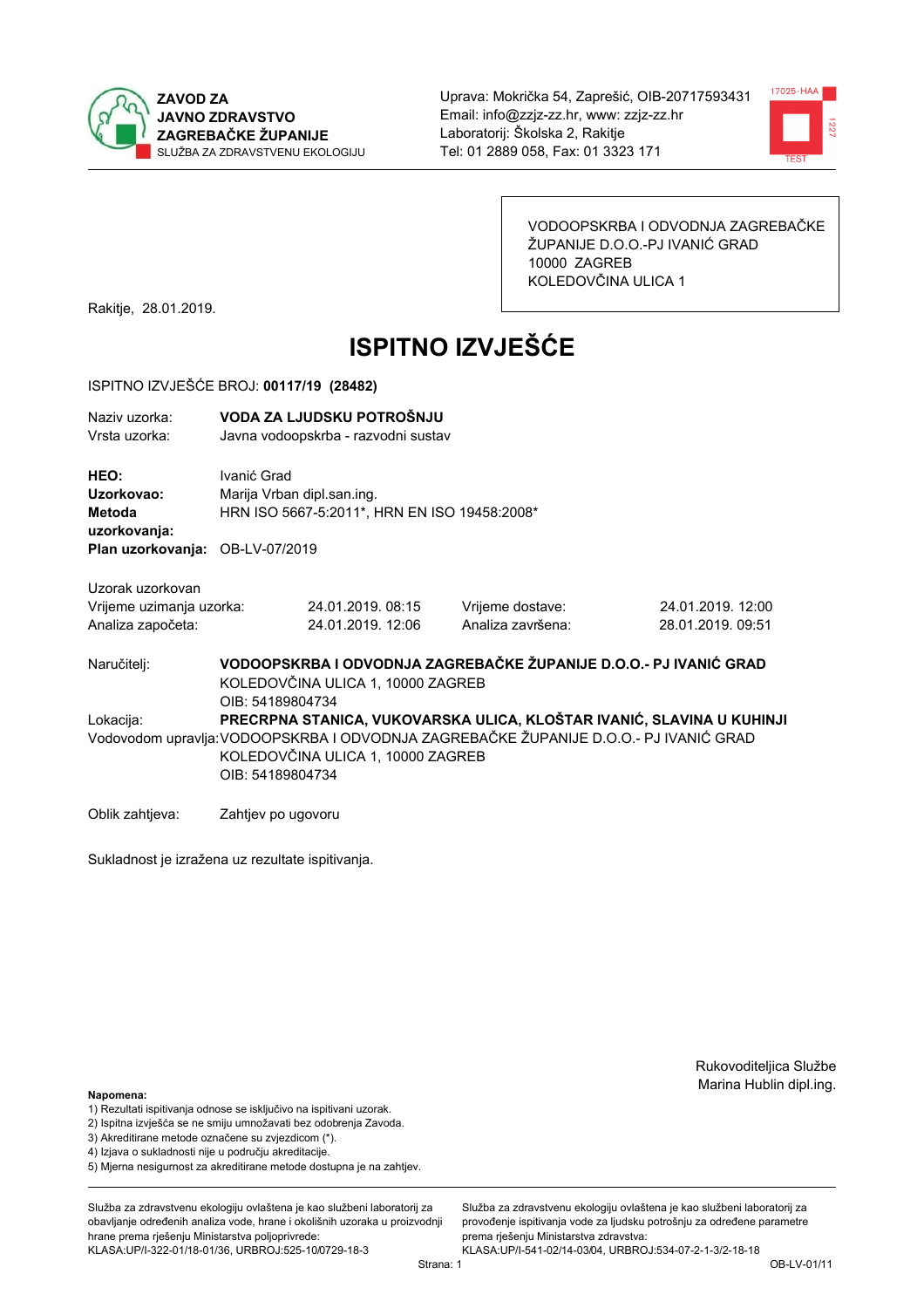## **REZULTATI ISPITIVANJA:**

Ispitno izviešće rezultat je elektroničke obrade podataka te je punovažeće bez žiga i potpisa

| Pokazatelj                | <b>Metoda</b>                           | <b>MJ</b>                   | <b>Rezultatt</b> | <b>MDK**</b>  | <b>Sukladno</b> |
|---------------------------|-----------------------------------------|-----------------------------|------------------|---------------|-----------------|
| Temperatura               | Standard Methods 21st Ed.<br>2005.2550B | $^{\circ}$ C                | 12,4             | 25            | DA              |
| Slobodni rezidualni klor  | HRN EN ISO 7393-2:2018                  | mg/L Cl <sub>2</sub>        | 0,09             | 0,5           | DA              |
| Boja                      | HRN EN ISO 7887:2012                    | mg/L Pt/Co skale            | < 5              | 20            | DA              |
| Mutnoća                   | HRN EN ISO 7027-1:2016*                 | NTU jedinica                | 0,28             | 4             | DA              |
| <b>Miris</b>              | HRN EN 1622:2008                        |                             | bez              | bez           | DA              |
| <b>Okus</b>               | HRN EN 1622:2008                        |                             | bez              | bez           | DA              |
| pH                        | HRN EN ISO 10523:2012*                  | pH jedinica                 | 7,5              | $6, 5 - 9, 5$ | DA              |
| Temp.pri određivanju pH   |                                         | $\overline{C}$              | 17,2             |               |                 |
| Elektrovodljivost         | HRN EN 27888:2008*                      | µScm <sup>-1</sup> pri 20°C | 407              | 2.500         | DA              |
| Utrošak KMnO <sub>4</sub> | HRN EN ISO 8467:2001                    | mg/L O <sub>2</sub>         | 0,6              | 5             | DA              |
| Kloridi                   | HRN EN ISO 10304-1:2009*                | mg/L CI                     | 10               | 250           | DA              |
| Nitriti                   | HRN EN ISO 10304-1:2009*                | mg/L $(NO2)$                | < 0,050          | 0,5           | DA              |
| Nitrati                   | HRN EN ISO 10304-1:2009*                | mg/L (NO <sub>3</sub> )     | 4,2              | 50            | DA              |
| Amonij                    | HRN ISO 7150-1:1998*                    | mg/L (NH                    | < 0,05           | 0,5           | DA              |

trezultat izražen kao manje od (<) odnosi se na granicu kvantifikacije

\*\*maksimalno dozvoljena koncentracija

#### Izjava o sukladnosti

Prema ispitanim parametrima uzorak vode JE SUKLADAN zahtievima članka 5. Zakona o vodi za ljudsku potrošnju (NN 56/2013, 64/2015, 104/2017, 115/2018) i priloga I Pravilnika o parametrima sukladnosti, metodama analize, monitoringu i planovima sigurnosti vode za ljudsku potrošnju te načinu vođenja registra pravnih osoba koje obavljaju djelatnost javne vodoopskrbe (NN 125/2017).

> Voditeljica Odsjeka Nikolina Ciban dipl.ing.

## Odsjek za mikrobiološka ispitivanja voda

### **REZULTATI ISPITIVANJA:**

Ispitno izvješće rezultat je elektroničke obrade podataka te je punovažeće bez žiga i potpisa

| Pokazatelj             | <b>Metoda</b>           | <b>MJ</b>   | <b>Rezultat</b> | $MDK**$ | <b>Sukladno</b> |
|------------------------|-------------------------|-------------|-----------------|---------|-----------------|
| Ukupni kolifomi        | HRN EN ISO 9308-1:2014* | broj/100 mL |                 | 0       | DA              |
| Escherichia coli       | HRN EN ISO 9308-1:2014* | broj/100 mL |                 | 0       | DA              |
| Enterokoki             | HRN EN ISO 7899-2:2000* | broj/100 mL |                 | 0       | DA              |
| Pseudomonas aeruginosa | HRN EN ISO 16266:2008*  | broj/100 mL | < 1             | 0       | DA              |
| Aerobne bakt -36 C/48h | HRN EN ISO 6222:2000*   | broj/1 mL   |                 | 100     | DA              |
| Aerobne bakt -22°C/72h | HRN EN ISO 6222:2000*   | broj/1 mL   |                 | 100     | DA              |

\*\* maksimalno dozvoljena koncentracija

#### Izjava o sukladnosti

Prema ispitanim parametrima uzorak vode JE SUKLADAN zahtjevima članka 5. Zakona o vodi za ljudsku potrošnju (NN 56/2013, 64/2015, 104/2017, 115/2018) i priloga I Pravilnika o parametrima sukladnosti, metodama analize, monitoringu i planovima sigurnosti vode za ljudsku potrošnju te načinu vođenja registra pravnih osoba koje obavljaju djelatnost javne vodoopskrbe (NN 125/2017).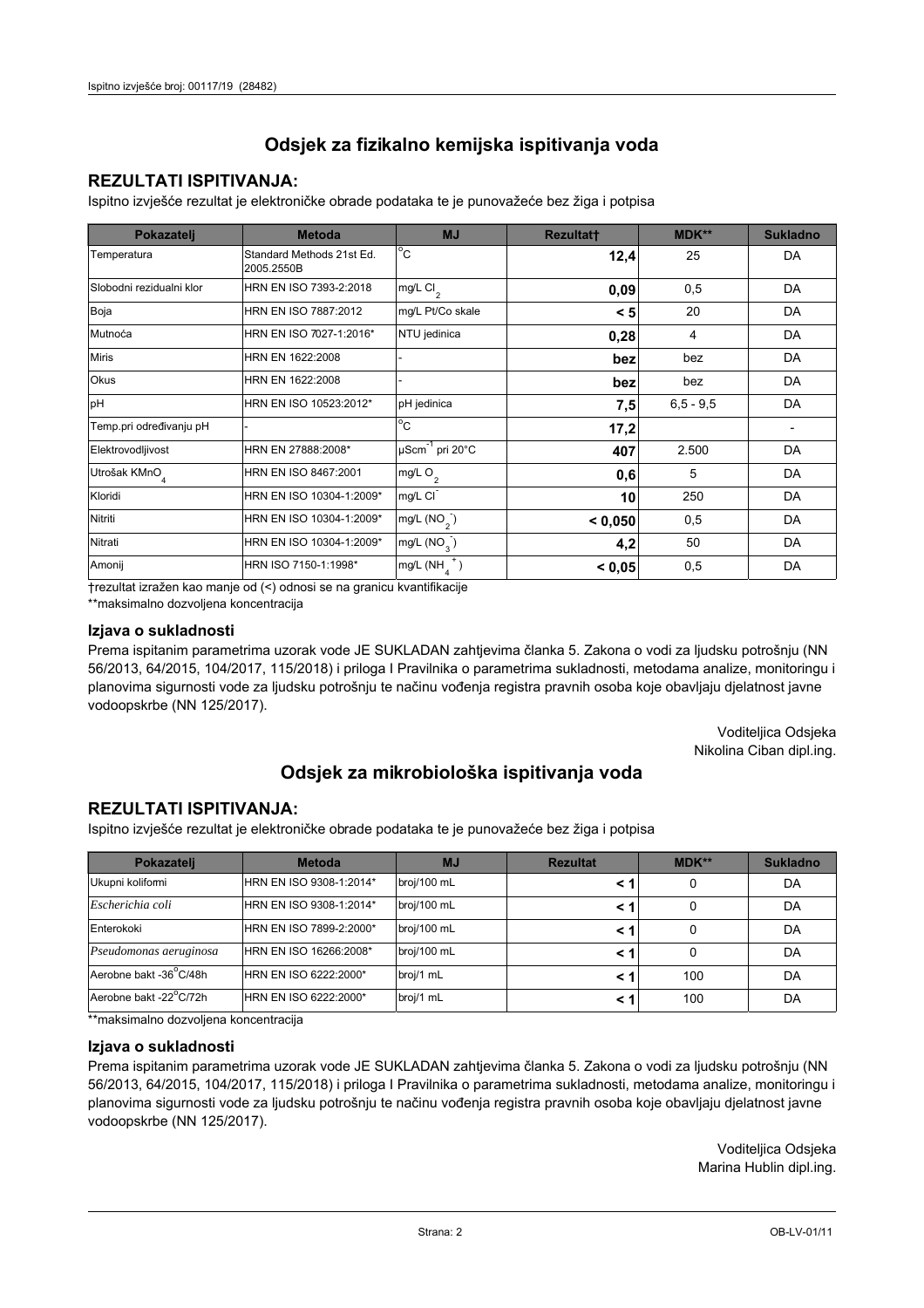



VODOOPSKRBA I ODVODNJA ZAGREBAČKE ŽUPANIJE D.O.O.-PJ IVANIĆ GRAD 10000 ZAGREB KOLEDOVČINA ULICA 1

Rakitje, 01.02.2019.

# **ISPITNO IZVJEŠĆE**

#### ISPITNO IZVJEŠĆE BROJ: 00116/19 (28481)

| Naziv uzorka:<br>Vrsta uzorka:               |                                                                                                                                                                                                                  | VODA ZA LJUDSKU POTROŠNJU<br>Javna vodoopskrba - razvodni sustav                          |                   |                   |  |  |  |
|----------------------------------------------|------------------------------------------------------------------------------------------------------------------------------------------------------------------------------------------------------------------|-------------------------------------------------------------------------------------------|-------------------|-------------------|--|--|--|
| HEO:<br>Uzorkovao:<br>Metoda<br>uzorkovanja: |                                                                                                                                                                                                                  | Ivanić Grad<br>Marija Vrban dipl.san.ing.<br>HRN ISO 5667-5:2011*, HRN EN ISO 19458:2008* |                   |                   |  |  |  |
| Plan uzorkovanja:                            | OB-LV-07/2019                                                                                                                                                                                                    |                                                                                           |                   |                   |  |  |  |
| Uzorak uzorkovan                             |                                                                                                                                                                                                                  |                                                                                           |                   |                   |  |  |  |
| Vrijeme uzimanja uzorka:                     |                                                                                                                                                                                                                  | 24.01.2019.08:00                                                                          | Vrijeme dostave:  | 24.01.2019. 12:00 |  |  |  |
| Analiza započeta:                            |                                                                                                                                                                                                                  | 24.01.2019. 12:05                                                                         | Analiza završena: | 01.02.2019. 09:43 |  |  |  |
| Naručitelj:                                  | VODOOPSKRBA I ODVODNJA ZAGREBAČKE ŽUPANIJE D.O.O.- PJ IVANIĆ GRAD<br>KOLEDOVČINA ULICA 1, 10000 ZAGREB<br>OIB: 54189804734                                                                                       |                                                                                           |                   |                   |  |  |  |
| Lokacija:                                    | OŠ POSAVSKI BREGI, SAVSKA 70, POSAVSKI BREGI, SLAVINA U KUHINJI<br>Vodovodom upravlja:VODOOPSKRBA I ODVODNJA ZAGREBAČKE ŽUPANIJE D.O.O.- PJ IVANIĆ GRAD<br>KOLEDOVČINA ULICA 1, 10000 ZAGREB<br>OIB: 54189804734 |                                                                                           |                   |                   |  |  |  |

Oblik zahtjeva: Zahtjev po ugovoru

Sukladnost je izražena uz rezultate ispitivanja.

Rukovoditeljica Službe Marina Hublin dipl.ing.

#### Napomena:

- 1) Rezultati ispitivanja odnose se isključivo na ispitivani uzorak.
- 2) Ispitna izvješća se ne smiju umnožavati bez odobrenja Zavoda.
- 3) Akreditirane metode označene su zvjezdicom (\*).
- 4) Iziava o sukladnosti nije u području akreditacije.
- 5) Mjerna nesigurnost za akreditirane metode dostupna je na zahtjev.

Služba za zdravstvenu ekologiju ovlaštena je kao službeni laboratorij za obavlianie određenih analiza vode, hrane i okolišnih uzoraka u proizvodniji hrane prema rješenju Ministarstva poljoprivrede: KLASA:UP/I-322-01/18-01/36, URBROJ:525-10/0729-18-3

Služba za zdravstvenu ekologiju ovlaštena je kao službeni laboratorij za provođenie ispitivania vode za liudsku potrošniu za određene parametre prema rješenju Ministarstva zdravstva:

KLASA:UP/I-541-02/14-03/04, URBROJ:534-07-2-1-3/2-18-18